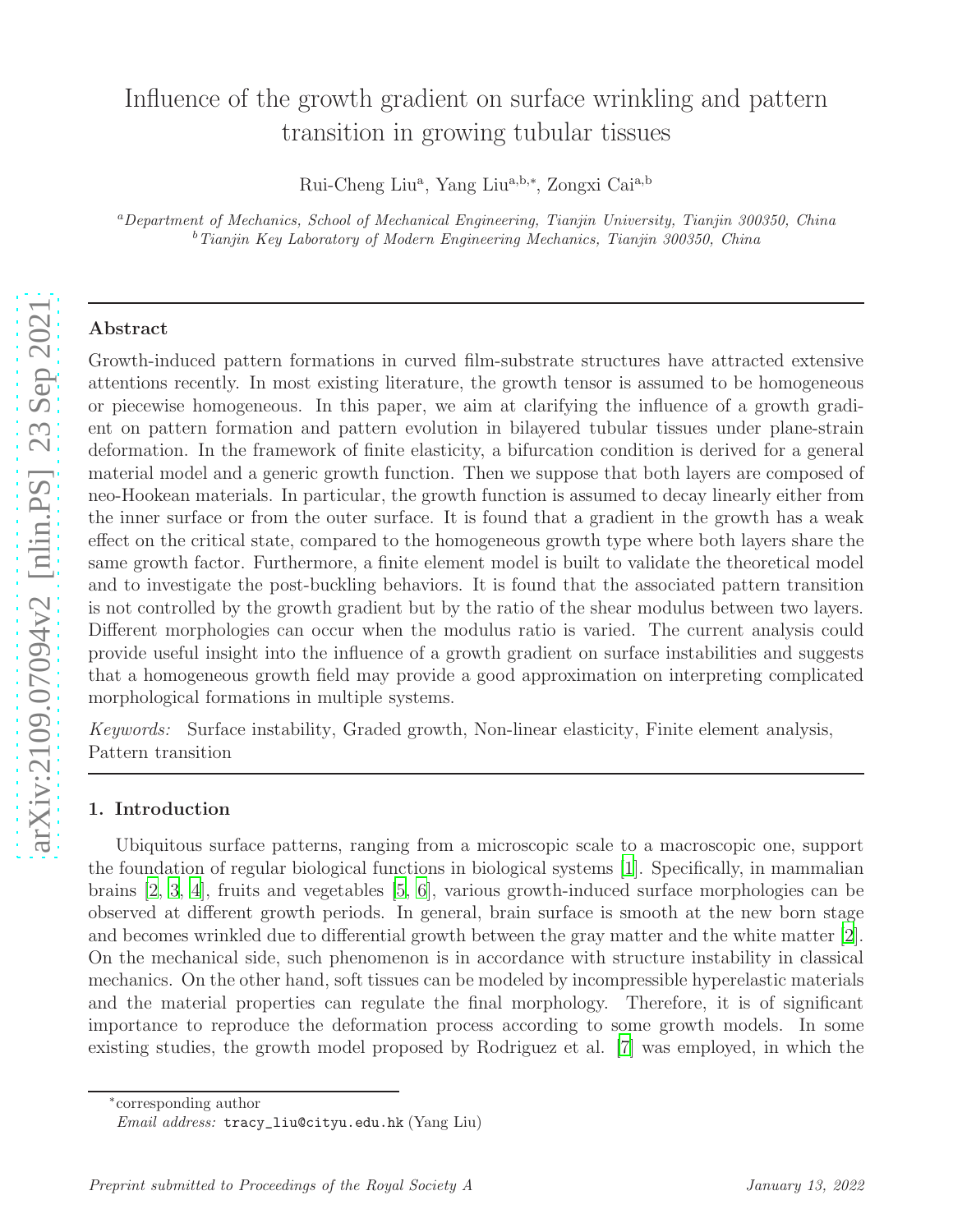deformation gradient is decomposed by the multiplier of an elastic deformation gradient and a growth tensor. Based on such a theory, Ben Amar and Goriely [\[8](#page-18-0)] established a finite growth theory for soft tissues and studied several fundamental examples. Recent advances on growthinduced instabilities can be found in the review articles [\[1,](#page-17-0) [9](#page-18-1)] and the monograph by Goriely [\[10\]](#page-18-2).

This study is concerned with tubular tissues, such as esophagi and intestines, which are widely distributed in animal bodies. In practice, these tissues are mainly composed of mucosa and submucosa [\[11](#page-18-3)]. Generally speaking, the final pattern formed on the surface of tubular tissues is dependent on various factors, including the initial material properties [\[12,](#page-18-4) [13](#page-18-5), [14](#page-18-6)], the growth pathways [\[15,](#page-18-7) [16\]](#page-18-8), and the remodeling during growth process [\[17,](#page-18-9) [18](#page-18-10), [19\]](#page-18-11), etc. In spite of these facts, a bilayered model within the continuum mechanical framework paves a convenient way to unravel the mechanism behind various patterns using analytical or numerical approaches [\[12,](#page-18-4) [13,](#page-18-5) [14](#page-18-6), [15](#page-18-7), [16,](#page-18-8) [17\]](#page-18-9). It should be pointed out that, the growth tensor is diagonal and homogeneous in most existing investigations. In addition, the tissue is modeled by isotropic and homogeneous material. In doing so, residual stresses and pattern formations can be induced by certain geometric restrictions on the outer boundary [\[11](#page-18-3), [14\]](#page-18-6) or differential growth between inner and outer layers [\[12](#page-18-4), [13,](#page-18-5) [15,](#page-18-7) [16,](#page-18-8) [17\]](#page-18-9). In our previous studies, the scaling laws of the critical growth factor and the critical wavenumber and the amplitude equation for wrinkling mode were derived by virtue of the WKB technique and the virtual work method, respectively [\[20,](#page-18-12) [21\]](#page-18-13). Therefore, the current investigation can be viewed as a series work.

It is worth mentioning that, in practical systems and realistic growth processes, either the material property or the growth factor can be inhomogeneous [\[22,](#page-18-14) [23](#page-18-15)]. For instance, prestrain in arteries is supposed to be induced by heterogeneous growth [\[24\]](#page-18-16). Furthermore, plants can adjust their growth and produce complex behaviors according to various environmental stimuli [\[25](#page-19-0)], and the final bacterial biofilm morphology can be altered by nonuniform growth [\[26\]](#page-19-1). On the other hand, certain boundary constrains also produce inhomogeneous growth. Then Böl and Albero [\[27\]](#page-19-2) proposed a theoretical model for describing the effect of inhomogeneous growth in elastic bodies and modeled several constraint growth cases. Recently, Lee et al. [\[28](#page-19-3)] defined a geometric incompatibility tensor and implemented it into nonlinear finite element framework in order to explore inhomogeneous growth-induced deformation and pattern formations. As illustrative examples, brain atrophy, skin expansion, and cortical folding were analyzed numerically based on their model. In our previous study [\[29\]](#page-19-4), a thorough analysis was performed to reveal the effect of modulus gradient on the surface instabilities of growing tubular tissues. It turns out that modulus gradient can alter pattern evolution. Bearing in mind that much existing literature exploits the assumption of homogenous growth, it is well-motivated to elucidate the influence of the growth inhomogeneity on surface instabilities in growing tubular tissues. This is also the aim of the sequel study.

The rest of this paper is organized as follows. In Section 2, we identify the deformation prior to surface instability and present the incremental theory for a general material model and a general growth gradient under the plane-strain setting. A linear bifurcation analysis is carried out in Section 3. A finite element model for graded growth is established and then validated in Section 4. We exploit the finite element model to trace the post-buckling evolutions and illustrate two distinct patterns in Section 5. Finally, we give some concluding remarks in Section 6.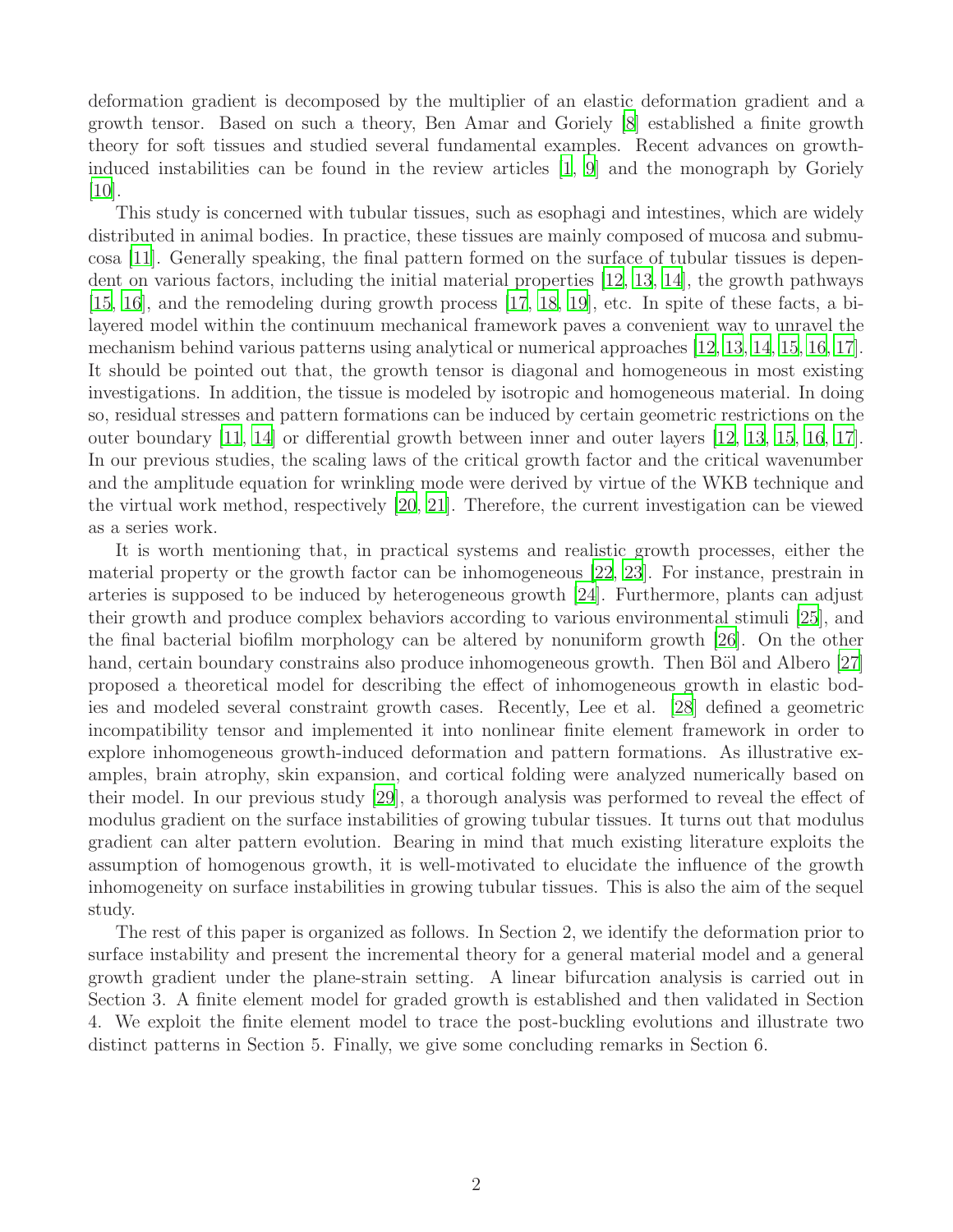

Growth-induced surface wrinkling

<span id="page-2-0"></span>Figure 1: Two-dimensional sketches of the initial state, the basic state, and the wrinkled state of a bilayered tubular tissue.

#### 2. Theoretical model

Consider a growing tubular tissue consisting of two layers. As shown in Figure [1,](#page-2-0) in the initial state  $\mathcal{B}_0$ , the inner and outer radii are given by A and C, respectively, and the interfacial radius is denoted by  $B$ . It is assumed that the inner surface is traction-free while the outer surface is attached to a rigid body so that the outer radius is fixed in the growth process. Meanwhile, the interface keeps perfectly bonded during the deformation, so both the traction and displacement are continuous across the interface. Suffering a graded growth effect, this tubular tissue will grow thicker to form the basic state  $\mathcal{B}_r$ , and the inner and interfacial radii develop into a and b, respectively. Note that in this study we only focus on a plane-strain deformation and then the axial dimension will not be mentioned throughout the analysis. When the growth factor passes a critical value, a wrinkled pattern will emerge in the circumferential direction, and the bifurcated state is called  $\mathcal{B}_t$ . In this section, we shall analytically characterize the basic state  $\mathcal{B}_r$  and derive the incremental equation from  $\mathcal{B}_r \longrightarrow \mathcal{B}_t$  for a general material model and a general growth function.

Since there are two layers, we first define the notation convention. In the subsequent analysis, a quantity with a bar belongs to the outer layer, or otherwise it is owned by the inner layer. For instance, the strain-energy functions for the inner and outer layers are expressed as  $W$  and  $W$ , respectively. Moreover, the bar will be dropped if a notation is applicable to both layers. For example, the growth function is expressed by  $g(R)$  and it is evaluated in the inner layer when  $A \leq$  $R < B$  or computed in the outer layer otherwise. We emphasize that the theoretical derivations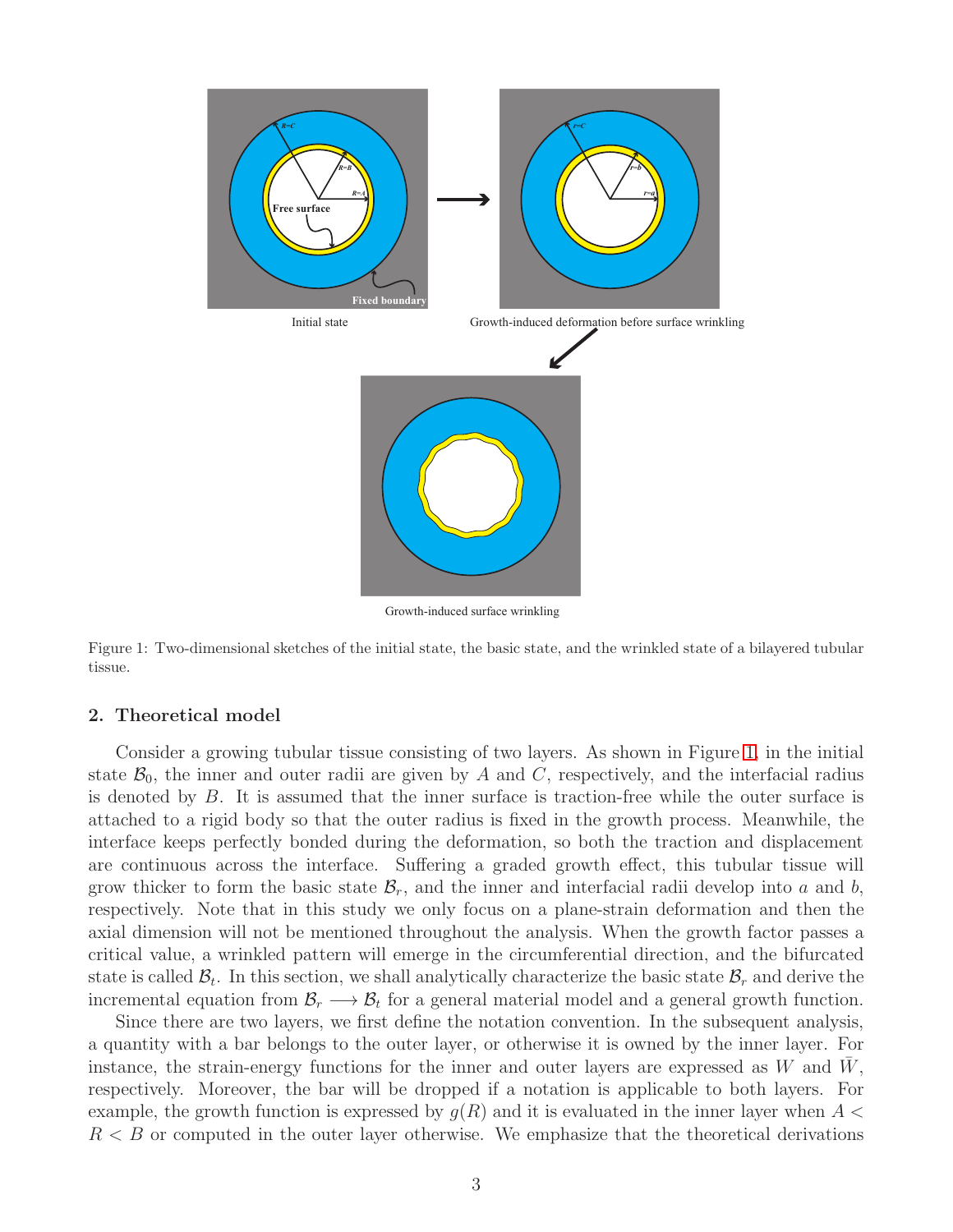for both layers are quite similar. Therefore, only the details for the inner layer will be written out, and the counterparts for the outer layer can be obtained by proper variable substitutions.

We adopt the cylindrical polar coordinate system for convenience. For a plane-strain problem, the coordinates for a material point in  $\mathcal{B}_0$  and  $\mathcal{B}_r$  are represented by  $(R, \Theta)$  and  $(r, \theta)$ , respectively. Meanwhile, the corresponding position vectors are given by  $X$  and  $x$ , and the common orthonormal basis  ${e_r, e_\theta}$  is used. In doing so, the deformation gradient for the inner layer associated with  $\mathcal{B}_0 \longrightarrow \mathcal{B}_r$  is given by  $\mathbf{F} = \partial x/\partial X$ . Considering that the primary deformation is axisymmetric and excludes torsion, we write the component form of  $\bf{F}$  by

$$
\mathbf{F} = \begin{bmatrix} \frac{\mathrm{d}r}{\mathrm{d}R} & 0\\ 0 & \frac{r}{R} \end{bmatrix} . \tag{2.1}
$$

For convenience, we use  $\lambda_1 = dr/dR$  and  $\lambda_2 = r/R$  to denote the principal stretches. Note that 1 and 2 correspond to  $r$ - and  $\theta$ -directions, respectively.

To take the growth effect into consideration, we refer to the multiplicative decomposition theory [\[7\]](#page-17-6) and hence the deformation gradient is split as

$$
\mathbf{F} = \mathbf{A}\mathbf{G},\tag{2.2}
$$

where  $G$  expresses the growth tensor and  $A$  stands for the elastic deformation gradient tensor. In particular, we suppose that they are given by the following formulas:

$$
\mathbf{G} = \begin{bmatrix} g_1(R) & 0 \\ 0 & g_2(R) \end{bmatrix}, \quad \mathbf{A} = \begin{bmatrix} \alpha_1 & 0 \\ 0 & \alpha_2 \end{bmatrix}, \tag{2.3}
$$

where the growth factor  $g_i(R)$   $(i = 1, 2)$  is dependent on the radial position in a graded growth situation and  $\alpha_i$  (i = 1, 2) corresponds to the radius-dependent elastic principal stretch.

In general, soft tissues can be regarded as incompressible hyperelastic materials, so we denote the strain-energy function for the inner layer by  $W(A) = W(\alpha_1, \alpha_2)$ . In this way, the Cauchy stress tensor  $\sigma$  reads

<span id="page-3-2"></span>
$$
\sigma = \mathbf{A} \frac{\partial W}{\partial \mathbf{A}} - p\mathbf{I},\tag{2.4}
$$

where I denotes the second-order identity tensor and  $p$  is the Lagrange multiplier, or hydrostatic pressure, enforcing the incompressibility condition.

The components of Cauchy stress are given by

<span id="page-3-0"></span>
$$
\sigma_{ii} = \sigma_i - p, \quad \sigma_i = \alpha_i W_{,i}, \quad \text{no summation on } i. \tag{2.5}
$$

We define in this study that a comma behind a quantity indicates differentiation with respect to the corresponding variable, such as  $W_2 = \partial W / \partial \alpha_2$ .

Neglecting the body force, we arrive at the equilibrium equations in the Euler description:

$$
\operatorname{div} \boldsymbol{\sigma} = \mathbf{0},\tag{2.6}
$$

where the "div" means that the operator is evaluated in the current configuration  $\mathcal{B}_r$ . We point out that the primary deformation is axisymmetric, which results in the only equilibrium equation:

<span id="page-3-1"></span>
$$
\frac{\mathrm{d}\sigma_{rr}}{\mathrm{d}r} + \frac{\sigma_{rr} - \sigma_{\theta\theta}}{r} = 0. \tag{2.7}
$$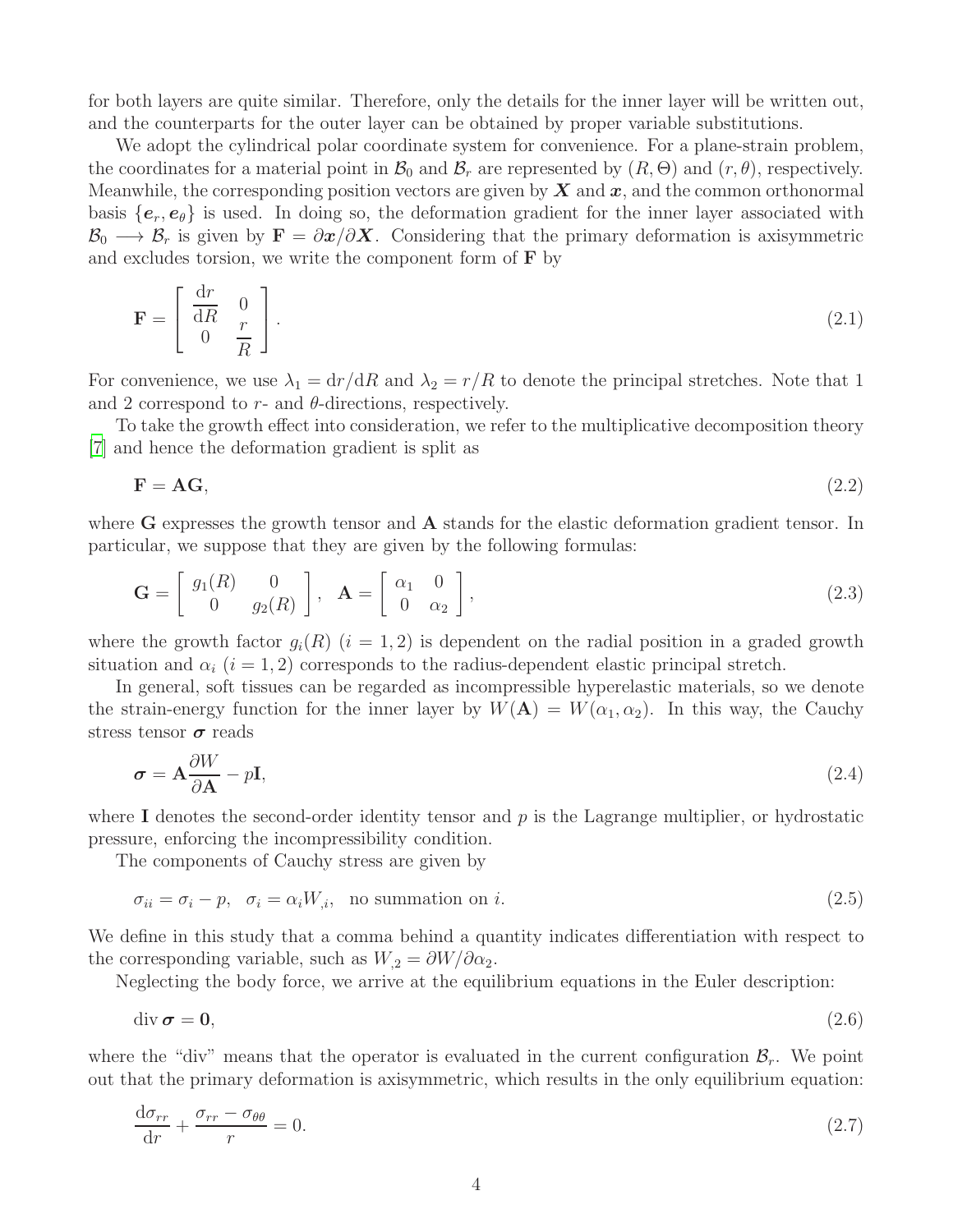The traction-free condition on the inner surface can be expressed as

<span id="page-4-0"></span>
$$
\sigma_{rr} = 0, \quad \text{on} \quad r = a. \tag{2.8}
$$

In addition, the continuity of traction on the interface supplies

$$
\sigma_{rr} = \bar{\sigma}_{rr}, \quad \text{on} \quad r = b. \tag{2.9}
$$

Then we substitute  $(2.5)$  into  $(2.7)$  and apply the boundary condition  $(2.8)$  to obtain

<span id="page-4-1"></span>
$$
\sigma_{rr} = \int_{a}^{r} \frac{\alpha_2 W_{,2} - \alpha_1 W_{,1}}{r} dr.
$$
\n(2.10)

In addition, the Lagrange multipliers can be determined by

$$
p = \alpha_1 W_{,1} + \int_a^r \frac{1}{r} (\alpha_1 W_{,1} - \alpha_2 W_{,2}) dr,
$$
  
\n
$$
\bar{p} = \bar{\alpha}_1 \bar{W}_{,1} + \int_b^r \frac{1}{r} (\bar{\alpha}_1 \bar{W}_{,1} - \bar{\alpha}_2 \bar{W}_{,2}) dr + \int_a^b \frac{1}{r} (\alpha_1 W_{,1} - \alpha_2 W_{,2}) dr.
$$
\n(2.11)

It can be deduced from the incompressibility condition det  $\mathbf{F} = \det \mathbf{G}$  and the fixed boundary condition on the outer surface that the deformed radius for any material point is given by

<span id="page-4-2"></span>
$$
r^2 = 2 \int_C^R g_1(R) g_2(R) R \mathrm{d}R + C^2. \tag{2.12}
$$

Currently, the basic state  $\mathcal{B}_r$  has been completely determined. Once the exact forms of  $g_1(R)$ and  $g_2(R)$  are prescribed, one could obtain all stresses and displacements from  $(2.10)$ – $(2.12)$ .

Next, we intend to derive the linearized incremental equation for further bifurcation analysis. To this end, we signify associations from  $\mathcal{B}_0$  to  $\mathcal{B}_t$  by a tilde, for instance, the corresponding deformation gradient and nominal stress for the inner layer write  $\bf{F}$  and  $\bf{S}$ , respectively. Furthermore, we suppose that the wrinkled state  $\mathcal{B}_t$  is attained by superimposing on  $\mathcal{B}_r$  an incremental displacement field  $\delta x$ :

$$
\delta \boldsymbol{x} = u(r,\theta)\boldsymbol{e}_r + v(r,\theta)\boldsymbol{e}_\theta,\tag{2.13}
$$

where  $u(r, \theta)$  is the increment in the radial direction and  $v(r, \theta)$  the counterpart in the hoop direction. It can be readily checked that  $\mathbf{F} = (\mathbf{I} + \boldsymbol{\eta})\mathbf{F}$  where  $\boldsymbol{\eta}$  is given by

<span id="page-4-3"></span>
$$
\boldsymbol{\eta} = \left[ \begin{array}{cc} u_{,r} & \frac{1}{r} \left( u_{,\theta} - v \right) \\ v_{,r} & \frac{1}{r} \left( v_{,\theta} + u \right) \end{array} \right]. \tag{2.14}
$$

To formulate the incremental equation, we define an incremental stress tensor  $\chi$  as [\[30\]](#page-19-5)

$$
\chi^{\mathrm{T}} = J^{-1}\mathbf{F}(\widetilde{\mathbf{S}} - \mathbf{S}).\tag{2.15}
$$

In the above expression, we have denoted  $J = det(G)$  which signifies the volume increase due to growth, the S stands for the nominal stress tensor from  $\mathcal{B}_0$  and  $\mathcal{B}_r$  whose expression can be deduced according to the Nanson's formula and equation [\(2.4\)](#page-3-2), and the superscript "T" represents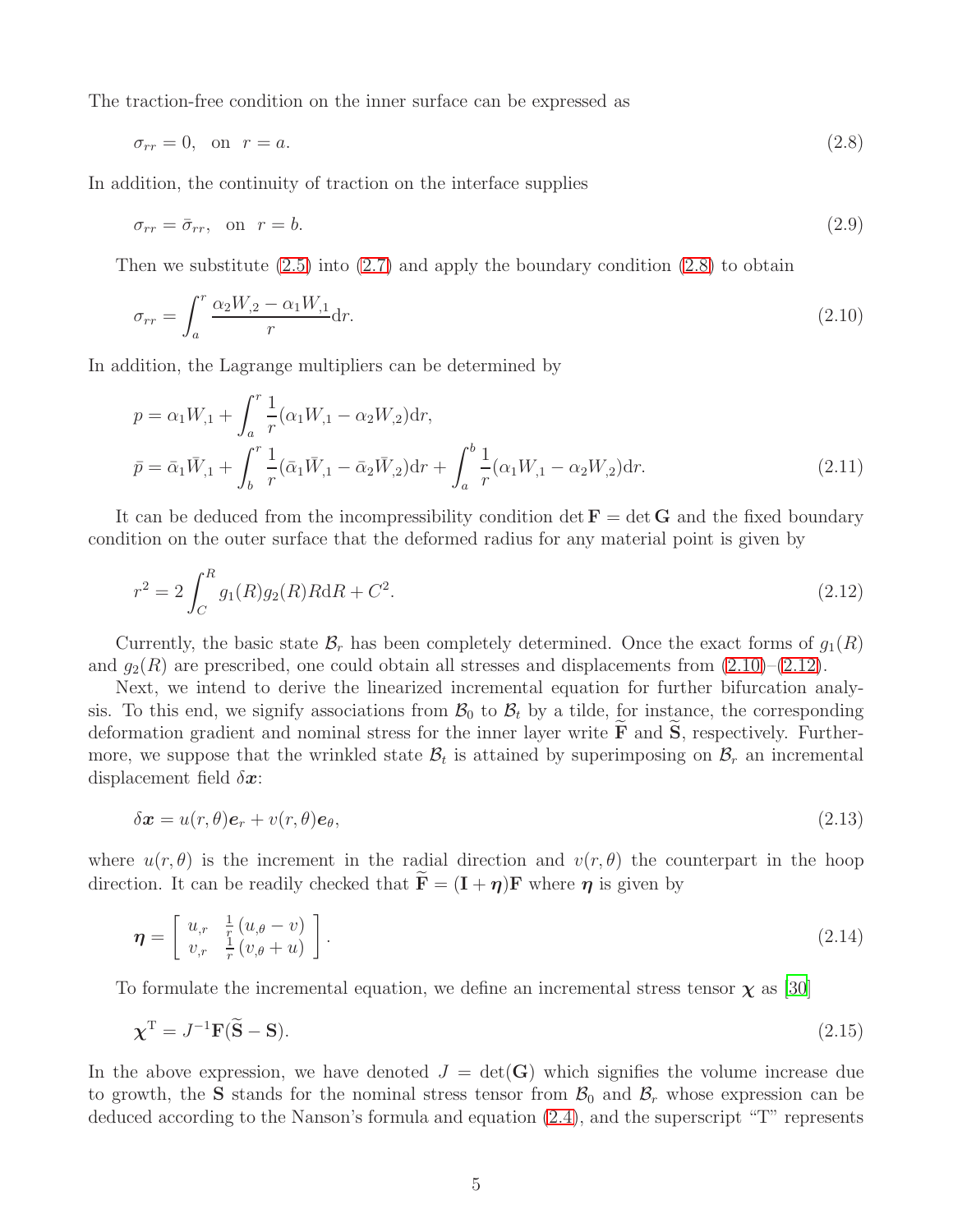transpose. In doing so, the incremental equilibrium equation reads div  $\chi^T = 0$ , which further yields

<span id="page-5-2"></span>
$$
\frac{\partial \chi_{rr}}{\partial r} + \frac{1}{r} \frac{\partial \chi_{r\theta}}{\partial \theta} + \frac{\chi_{rr} - \chi_{\theta\theta}}{r} = 0, \quad \frac{\partial \chi_{\theta r}}{\partial r} + \frac{1}{r} \frac{\partial \chi_{\theta\theta}}{\partial \theta} + \frac{\chi_{\theta r} + \chi_{r\theta}}{r} = 0.
$$
\n(2.16)

The linearized incremental incompressibility condition is equivalent to the vanish of the trace of  $\eta$  in [\(2.14\)](#page-4-3) and is given by

<span id="page-5-1"></span><span id="page-5-0"></span>
$$
u_{,r} + \frac{1}{r}(v_{,\theta} + u) = 0. \tag{2.17}
$$

In addition, taking the Taylor expansion of  $\chi$  in **F** and neglecting all nonlinear terms furnish

$$
\chi_{ij} = \mathcal{A}_{jilk}\eta_{kl} + p\eta_{ji} - p^*\delta_{ji},\tag{2.18}
$$

where  $p$  has been defined in  $(2.4)$  and  $p^*$  stands for the corresponding incremental counterpart. Assuming that the growth tensor  $G$  is independent of the deformation gradient  $F$  and referring to  $[31, 32]$  $[31, 32]$ , all non-trivial instantaneous moduli  $\mathcal{A}_{jilk}$  can be computed according to

$$
\mathcal{A}_{iijj} = \mathcal{A}_{jjii} = \alpha_i \alpha_j W_{,ij}, \text{ no summation on } i \text{ or } j,
$$
  

$$
\mathcal{A}_{ijij} = \frac{\alpha_i W_{,i} - \alpha_j W_{,j}}{\alpha_i^2 - \alpha_j^2} \alpha_i^2, \quad \alpha_i \neq \alpha_j, \text{ no summation on } i \text{ or } j,
$$
  

$$
\mathcal{A}_{ijji} = \mathcal{A}_{ijij} - \alpha_i W_{,i}, \quad i \neq j, \text{ no summation on } i \text{ or } j.
$$

The incremental boundary conditions write

<span id="page-5-3"></span>
$$
\chi m|_{r=a} = 0,
$$
  
\n
$$
\bar{u}|_{r=C} = \bar{v}|_{r=C} = 0,
$$
\n(2.19)

where  $m = -e_r$  corresponds to the outward unit normal vector to the inner surface. On the other hand, the continuity conditions on the interface can be expressed by

<span id="page-5-4"></span>
$$
(\chi - \bar{\chi})m|_{r=b} = 0, \quad (u - \bar{u})|_{r=b} = 0, \quad (v - \bar{v})|_{r=b} = 0.
$$
\n(2.20)

In the light of the stress components in [\(2.18\)](#page-5-0), we can write explicitly the incremental equations, the boundary conditions, and the continuity conditions. To save length, these details are illustrated in Appendix A.

In summary, the theoretical model for buckling analysis is established in the framework of nonlinear elasticity for a bilayered tubular tissue subjected to a graded growth and to a plane-strain deformation. In particular, the exact forms of the strain-energy function and the growth function are not assigned. Later, a bifurcation analysis will be conducted to determine the bifurcation threshold of surface wrinkling.

#### 3. Bifurcation analysis

In this section, we aim at carrying out a bifurcation analysis based on the linearized incremental equation presented in the previous section. It should be pointed out that we are concerned with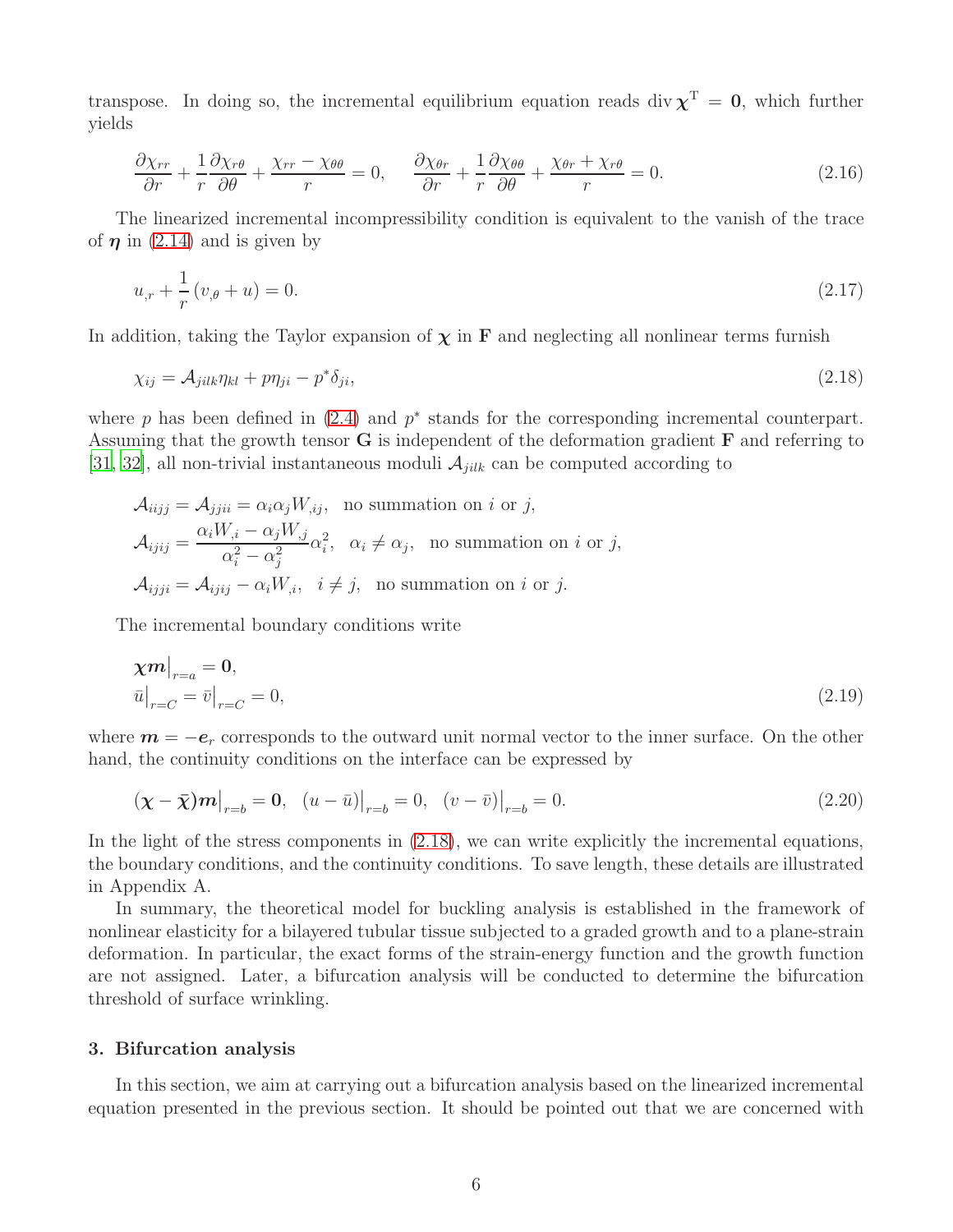the case that a wrinkled profile shall take place in the hoop direction at a critical state. In doing so, we specify the incremental perturbations by the following forms

$$
u = U(r) \cos(n\theta), \quad v = V(r) \sin(n\theta), \quad p^* = P(r) \cos(n\theta),
$$
  
\n
$$
\bar{u} = \bar{U}(r) \cos(n\theta), \quad \bar{v} = \bar{V}(r) \sin(n\theta), \quad \bar{p}^* = \bar{P}(r) \cos(n\theta),
$$
\n(3.1)

where *n* is the circumferential wavenumber. It turns out that the unknowns  $V(r)$  and  $P(r)$  can be expressed in terms of  $U(r)$  in accordance with [\(2.17\)](#page-5-1) and [\(.2\)](#page-16-0). Then we eliminate  $V(r)$  and  $P(r)$ in equation [\(.1\)](#page-16-1) to arrive at a fourth-order ordinary differential equation (ODE) of  $U(r)$ . Apply the same procedure to the outer layer, a parallel equation of  $U(r)$  can be found. To facilitate analysis, we define that a prime implies  $d/dr$  and introduce two vector fields  $\mathbf{y} = [U, U', U'', U'']^{\mathrm{T}}$ and  $\bar{\mathbf{y}} = [\bar{U}, \bar{U}', \bar{U}'', \bar{U}''']^T$  and rewrite the incremental equations, the boundary conditions and the continuity conditions as follows

<span id="page-6-0"></span>
$$
\frac{\mathrm{d}\boldsymbol{y}}{\mathrm{d}r} = \mathbf{M}(r,n)\boldsymbol{y}, \quad a < r < b,\tag{3.2}
$$

$$
\frac{\mathrm{d}\bar{y}}{\mathrm{d}r} = \bar{\mathbf{M}}(r,n)\bar{y}, \quad b < r < C,\tag{3.3}
$$

<span id="page-6-1"></span>
$$
\mathbf{T}_1(r,n)\mathbf{y} = \mathbf{0}, \text{ on } r = a,
$$
  
\n
$$
\mathbf{T}_2(r,n)\bar{\mathbf{y}} = \mathbf{0}, \text{ on } r = C,
$$
  
\n
$$
\mathbf{T}_3(r,n)\mathbf{y} - \bar{\mathbf{T}}_3(r,n)\bar{\mathbf{y}} = \mathbf{0}, \text{ on } r = b,
$$
\n(3.4)

where the coefficient matrices  $M, T_1, T_2$ , and  $T_3$  are specified by

$$
\mathbf{M}(r,n) = \left[ \begin{array}{cccc} 0 & 1 & 0 & 0 \\ 0 & 0 & 1 & 0 \\ 0 & 0 & 0 & 1 \\ m_{41} & m_{42} & m_{43} & m_{44} \end{array} \right],
$$

$$
\mathbf{T}_1(r,n) = \begin{bmatrix} \frac{1-n^2}{r} \mathcal{A}_{1212} & -\mathcal{A}_{1212} & -r \mathcal{A}_{1212} & 0 \\ t_{21} & t_{22} & t_{23} & -r^2 \mathcal{A}_{1212} \end{bmatrix}, \quad \mathbf{T}_2(r,n) = \begin{bmatrix} 1 & 0 & 0 & 0 \\ 0 & 1 & 0 & 0 \end{bmatrix},
$$

$$
\mathbf{T}_{3}(r,n) = \begin{bmatrix} \frac{1-n^2}{r} \mathcal{A}_{1212} & -\mathcal{A}_{1212} & -r \mathcal{A}_{1212} & 0 \\ t_{21} & t_{22} & t_{23} & -r^2 \mathcal{A}_{1212} \\ 1 & 0 & 0 & 0 \\ 0 & 1 & 0 & 0 \end{bmatrix},
$$

and the elements of  $\bar{M}$  and  $\bar{T}_1$  can be acquired by proper variable substitutions and then are omitted for the sake of conciseness. Correspondingly, the components  $m_{ij}$  and  $t_{ij}$  of these matrices are shown in Appendix B.

The bifurcation threshold where circumferential wrinkling initiates can be identified by solving the eigenvalue problem of the above linear system, which contains position-dependent coefficients. Once the material models for the inner and outer layers and the growth gradient are specified, one could apply the determinant method [\[33,](#page-19-8) [34](#page-19-9)] or the compound matrix method [\[35,](#page-19-10) [36](#page-19-11)] to solve the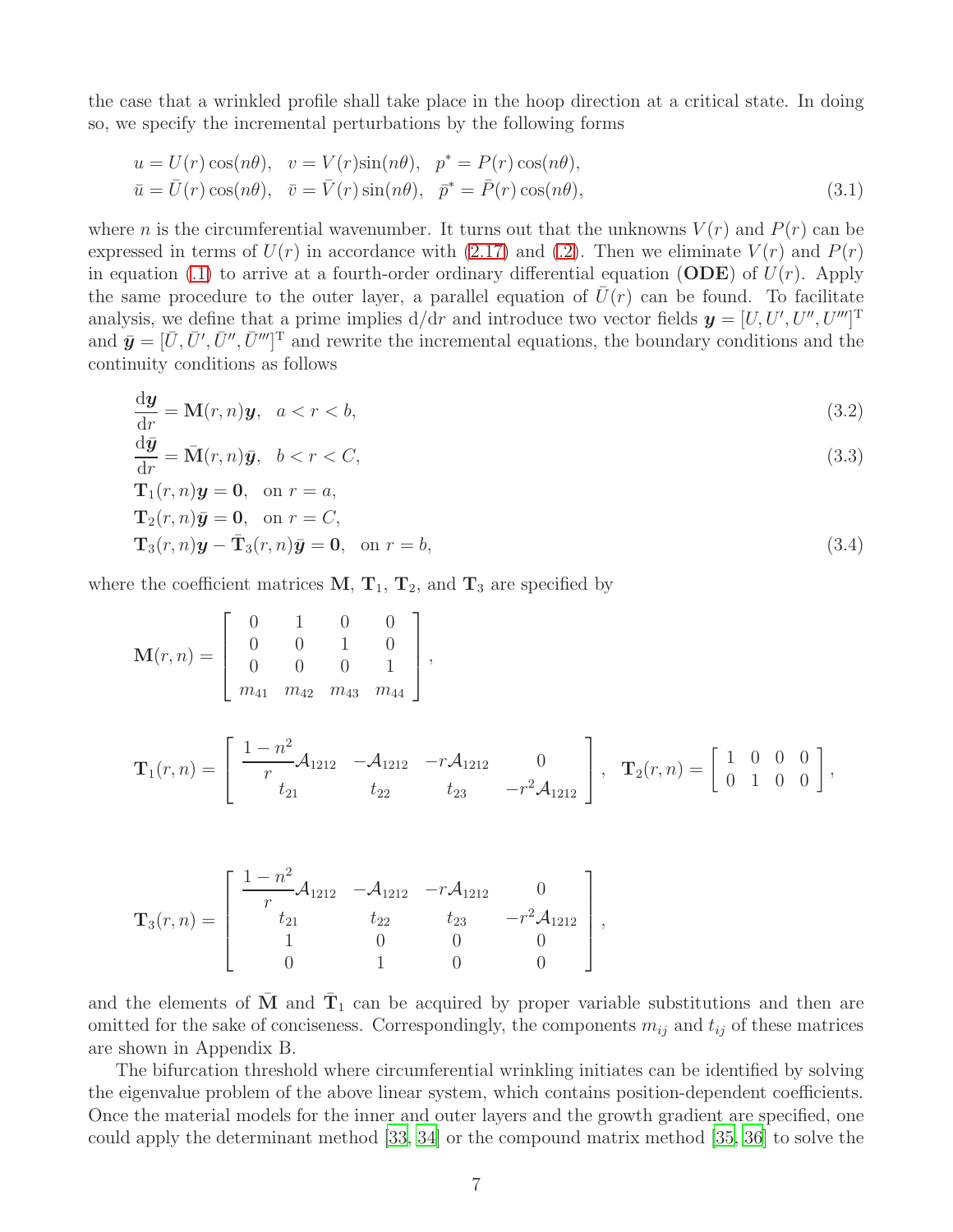eigenvalue problem numerically in Mathematica [\[37](#page-19-12)]. For the sake of definiteness, we now suppose that both the inner and outer layers are composed of incompressible neo-Hookean materials so that

<span id="page-7-0"></span>
$$
W = \frac{1}{2}\mu(\alpha_1^2 + \alpha_2^2 - 2), \quad \bar{W} = \frac{1}{2}\bar{\mu}(\bar{\alpha}_1^2 + \bar{\alpha}_2^2 - 2),\tag{3.5}
$$

where  $\mu$  and  $\bar{\mu}$  denote the ground state shear moduli.

Substituting [\(3.5\)](#page-7-0) into [\(3.2\)](#page-6-0) furnishes the following fourth-order ordinary differential equation:

<span id="page-7-1"></span>
$$
U^{(4)} + \frac{2}{r}U''' - \left(\frac{3+n^2}{r^2} + \frac{n^2r^2}{R^4g_2^4}\right)U'' + \left(\frac{3+n^2}{r^3} - \frac{3n^2r}{R^4g_2^4}\right)U' + (n^2 - 1)\left(\frac{3}{r^4} + \frac{n^2}{R^4g_2^4}\right)U = 0,
$$
\n(3.6)

Accordingly, the incremental boundary condition  $(3.4)<sub>1</sub>$  yields

$$
U''' + \frac{2}{r}U'' - \left(\frac{1+n^2}{r^2} + \frac{n^2r^2}{R^4g_2^4} + \frac{pn^2}{\mu R^2g_2^2}\right)U' + \frac{1-n^2}{r^3}U = 0, \text{ on } r = a,
$$
\n(3.7)

<span id="page-7-2"></span>
$$
-rU'' - U' + \frac{1 - n^2}{r}U = 0, \quad \text{on } r = a.
$$
\n(3.8)

In fact, the R can be denoted in terms of r according to  $(2.12)$  and so  $g_2$  can also be rewritten as a function of r. Note that we have omitted the argument "r" in  $(3.6)$ – $(3.8)$  for brevity.

Next, we shall prescribe a detailed formula for the growth gradient. Note that Tallinen et al. [\[3\]](#page-17-2) reproduced brain morphology by employing an exponentially decayed growth function, and Lee et al. [\[28\]](#page-19-3) adopted a linearly position-dependent function to model inhomogeneous growth. It is emphasized that the exact growth distribution is complicated and may be affected by many factors. Bearing in mind that the coupling effect between growth and stress (or strain) is neglected, we focus on a special case that the growth functions occupy the same expression in the radial and hoop directions. In addition, we employ two specific cases: The growth function decays linearly from the inner surface and the outer surface is free of growth and the reverse situation. In doing so, we write

<span id="page-7-3"></span>graded growth type I (GGI): 
$$
g_1(R) = g_2(R) := f(R) = (g-1)\left(1 - \frac{R}{C}\right) + 1,
$$
 (3.9)

<span id="page-7-4"></span>graded growth type II (GGII): 
$$
g_1(R) = g_2(R) := \hat{f}(R) = (g-1)\left(\frac{R}{A} - 1\right) + 1,
$$
 (3.10)

where  $g \geqslant 1$  denotes the growth factor that drives the growing process. Actually, the linear distributions in [\(3.9\)](#page-7-3) and [\(3.10\)](#page-7-4) can be regarded as first-order Taylor expansions for other complex distributions, and it is anticipated that such simple relations could provide some useful insight.

To facilitate the subsequent analysis, we apply the non-dimensional procedure by scaling all quantities of length dimension by C and all quantities of stress dimension by  $\bar{\mu}$ . In this way, all equations, boundary conditions and continuity conditions are reformulated and we introduce some dimensionless parameters as follows

$$
\beta = \frac{\mu}{\bar{\mu}}, \ A_* = \frac{A}{C}, \ B_* = \frac{B}{C}, \ a_* = \frac{a}{C}, \ b_* = \frac{b}{C}.
$$
\n(3.11)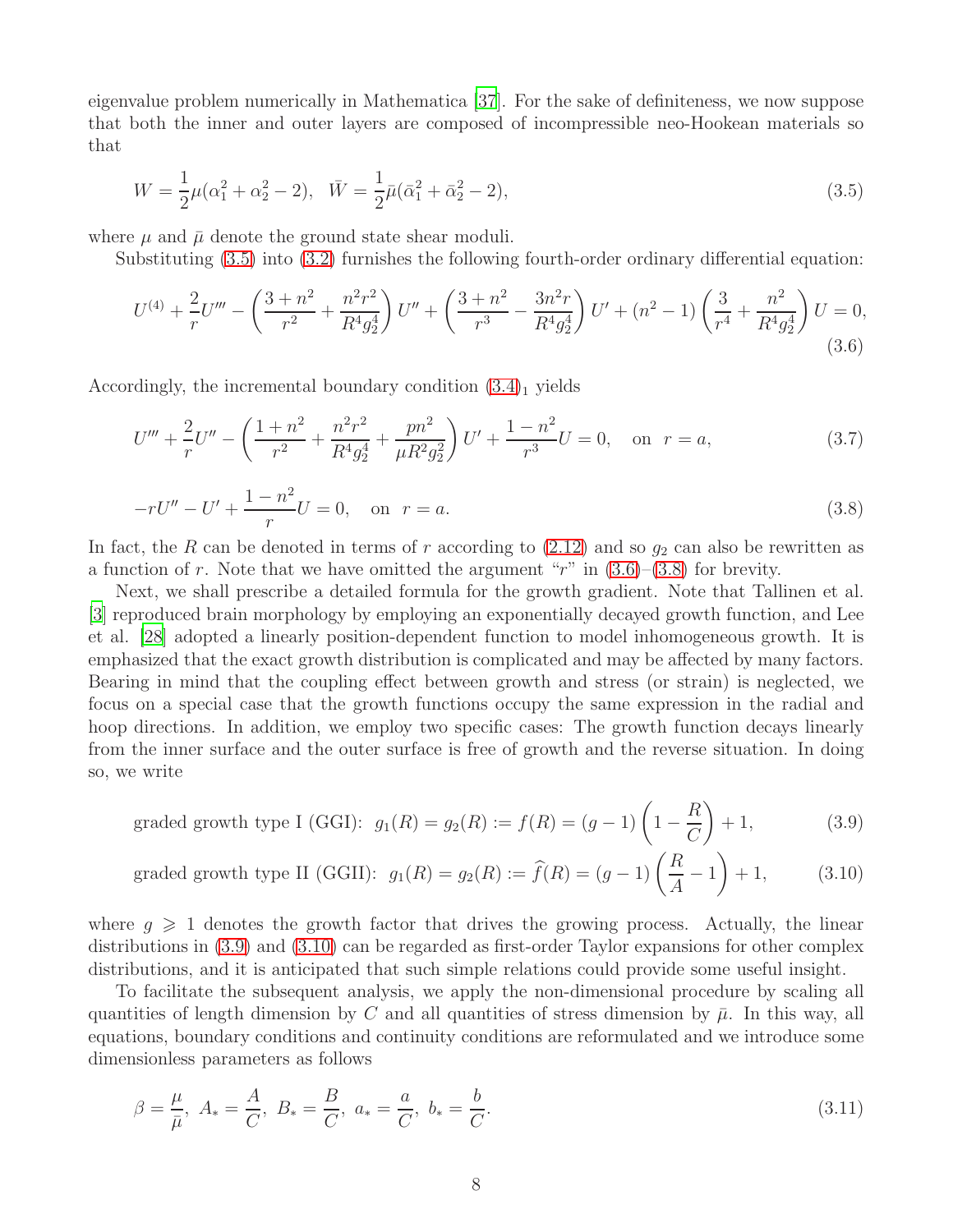When the linear function in  $(3.9)$  is applied to the relation in  $(2.12)$ , we obtain

$$
a_* = \sqrt{\frac{3A_*^4(g-1)^2 - 8A_*^3(g-1)g + 6A_*^2g^2 - g^2 - 2g + 3}{6}},\tag{3.12}
$$

$$
b_* = \sqrt{\frac{3B_*^4(g-1)^2 - 8B_*^3(g-1)g + 6B_*^2g^2 - g^2 - 2g + 3}{6}},\tag{3.13}
$$

or

$$
a_* = \sqrt{\frac{A_*^4 (g^2 - 6g + 11) - 6A_*^2 (g^2 - 4g + 3) + 8A_* (g^2 - 3g + 2) - 3(g - 1)^2}{6A_*^2}},
$$
(3.14)

$$
b_* = \sqrt{\frac{\left(B_*^4 - 1\right)(g - 1)^2}{2A_*^2} - \frac{4\left(B_*^3 - 1\right)(g^2 - 3g + 2)}{3A_*} + B_*^2(g - 2)^2 - g^2 + 4g - 3},\tag{3.15}
$$

if [\(3.10\)](#page-7-4) is adopted.

It should be pointed out that, surface wrinkling of sinusoidal profiles may be incurred in both planar and curved film-substrate structures under appropriate stimuli such as axial compression [\[38,](#page-19-13) [39\]](#page-19-14), growth [\[40](#page-19-15), [41](#page-19-16), [42](#page-19-17), [43\]](#page-20-0), or swelling [\[44,](#page-20-1) [45\]](#page-20-2), if the film is stiffer than the substrate, or equivalently, the  $\beta$  should exceed a critical value. Furthermore, for planar structures, this critical value is proven to be around 1.74 [\[38,](#page-19-13) [46\]](#page-20-3) while for curved systems it is dependent on the geometrical parameters ranging from 1.18 to 1.6 [\[21\]](#page-18-13). In this study, we are also concerned with such a typical instability, so only the case that the shear modulus of the inner layer is twice greater than that of the outer layer, i.e.  $\beta > 2$ , is considered.



<span id="page-8-0"></span>Figure 2: (Color online) Bifurcation curve for  $A_* = 0.67$ ,  $B_* = 0.7$ , and  $\beta = 100$  when [\(3.9\)](#page-7-3) is used. The blue point highlights the minimum that corresponds to the critical growth factor  $g_{cr} = 1.05414$  associated with the critical wavenumber  $n_{cr} = 8$ .

It is pointed out earlier that the onset of surface wrinkling can be determined using determinant method once the growth gradient [\(3.9\)](#page-7-3) or [\(3.10\)](#page-7-4) is applied. The numerically obtained bifurcation condition can be viewed as a function of the dimensionless geometrical parameters  $A_*$  and  $B_*$ , the ratio of the shear modulus  $\beta$ , the wavenumber n, and the growth factor g. In Figure [2,](#page-8-0) we sketch the dependence on the wavenumber n of the growth factor g for GGI by setting  $A_* = 0.67$ ,  $B_* = 0.7$ , and  $\beta = 100$ . It can be seen that this curve has a U–shape where the vertical coordinate of the minimum identifies the lowest growth factor triggering a sinusoidal pattern on the surface and the horizontal counterpart counts the waves. Consequently, we denote them as the critical growth factor  $g_{cr}$  and the critical wavenumber  $n_{cr}$ , respectively. Likewise, we define the corresponding pattern as the critical pattern.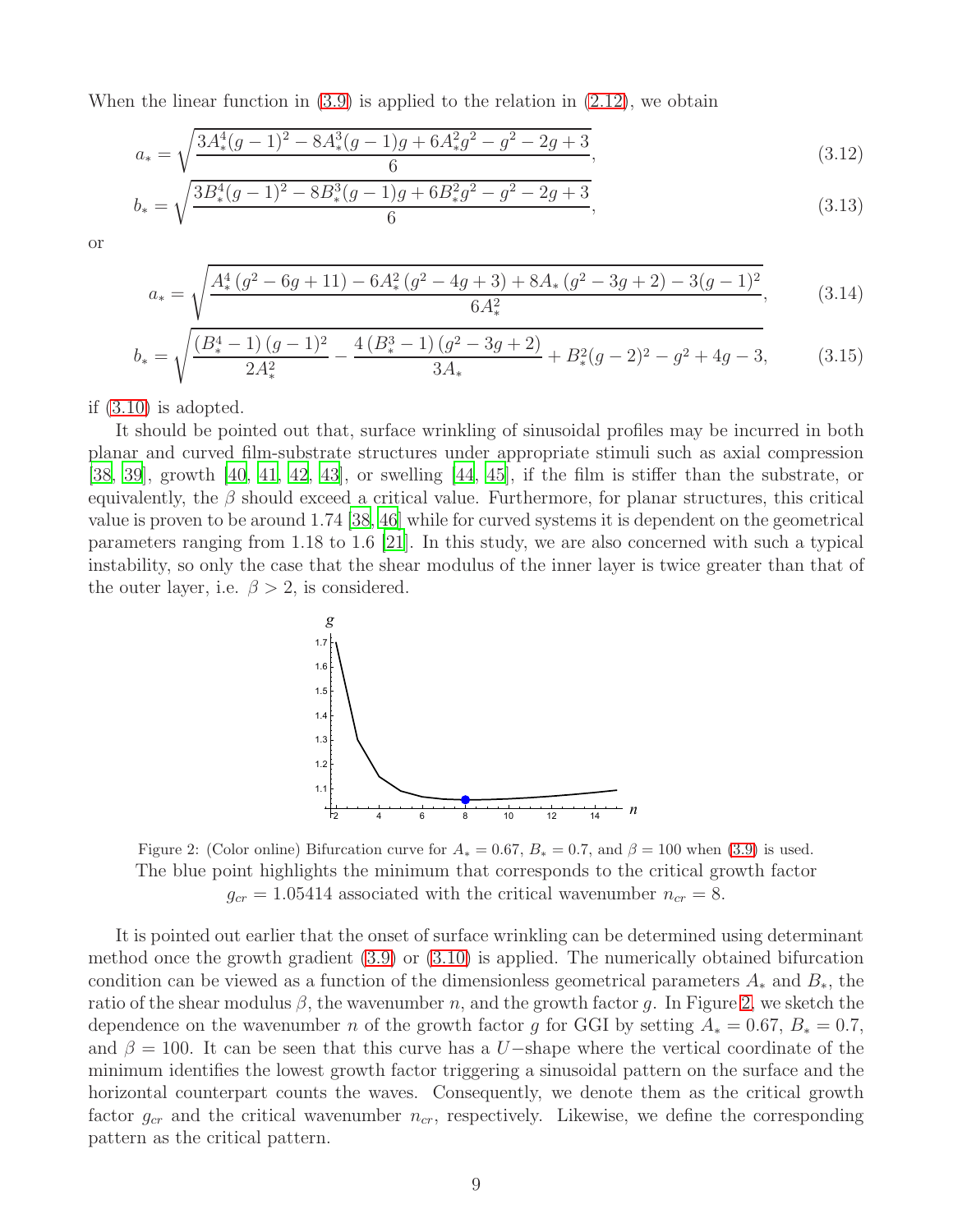Next, we investigate the effect of the linear growth gradient on the wrinkling initiation and the corresponding critical pattern. For that purpose, the homogeneous growth case where both layers grow simultaneously in the same growth factor is taken into consideration for comparison. In other words, the growth gradient  $f(R)$  (or  $f(R)$ ) is identical to a constant in the parallel homogenous case. Furthermore, we employ another parameter  $a_{*cr}$  instead of the critical growth factor since the former is more clear to depict how thick the structure grows prior to surface wrinkling. On the other hand, it is known that the critical wavenumber is mainly controlled by the circumference of the inner surface. As a result, the new parameter  $a_{*cr}$  is more appropriate to depict the difference in critical state between different growth types. In addition to the growth type, all other parameters remain the same for these models, including two graded growth types and one homogeneous growth type.



<span id="page-9-0"></span>Figure 3: Dependences of  $n_{cr}$  and  $a_{*cr}$  on  $\beta$  when  $A_*=0.67$  and  $B_*=0.7$ . The dashed lines denote the results for the homogeneous growth. The solids and dotted lines denote the counterparts for the GGI and GGII, respectively.

It is observed that three free parameters are involved in the bifurcation condition, including the dimensionless inner and interfacial radii  $A_*$  and  $B_*$  and the ratio of the shear modulus  $\beta$ . As long as two of them are fixed, one could unravel the influence of the left parameter on the critical pattern, including the critical radius  $a_{*cr}$  and the critical wavenumber  $n_{cr}$ . First, we let  $A_* = 0.67$ and  $B_* = 0.7$  and vary the ratio of the shear modulus  $\beta$ . Figure [3](#page-9-0) exhibits the results for all growth types. As expected, the critical wavenumber  $n_{cr}$  is a monotonically decreasing function in  $\beta$  for all growth types. In particular, the three curves are almost identical. For the critical radius  $a_{*cr}$ , the differences among these curves are minor and the solid curve is a little bit higher than the dashed one while the dotted line is a little bit lower than the dashed one. In other words, the bilayered structure grows less when it suffers a graded growth decaying from the inner layer for a specified  $\beta$ , leading to a higher  $a_{*cr}$ . For GGII, the bilayered structure can grow thicker before surface wrinkles emerge. Nevertheless, such a discrepancy has almost no influence on the critical pattern.

Then we explore the effect of the dimensionless inner radius  $A_*$  by specifying  $\beta = 100$  and  $B_* = 0.7$  and plot the results in Figure [4.](#page-10-0) The solid lines, dashed lines, and dotted lines (see also Figure [5\)](#page-10-1) remain the same representations as those in Figure [3.](#page-9-0) Remarkably, the three curves for the critical wavenumber  $n_{cr}$  almost overlap each other. It is emphasized that the dependence of  $n_{cr}$  on  $A_*$  is highly nonlinear and the critical wavenumber experiences a fast increase as  $A_*$  is close to  $B_*$ . Bearing in mind that the critical wavenumber is of  $O(1/(\beta^{\frac{1}{3}}h_*))$   $(h_* = B_* - A_*)$  when the inner layer grows solely [\[20](#page-18-12)], so the tendencies in Figures [3](#page-9-0) and [4](#page-10-0) are also well captured by this scaling law. Moreover, it is found that the  $a_{*cr}$  is practically linear as a function of the inner radius  $A_{*}$  for the three growth types, and the deviations among these curves are negligible. This again confirms that the linear growth gradient has a weak influence on the critical pattern.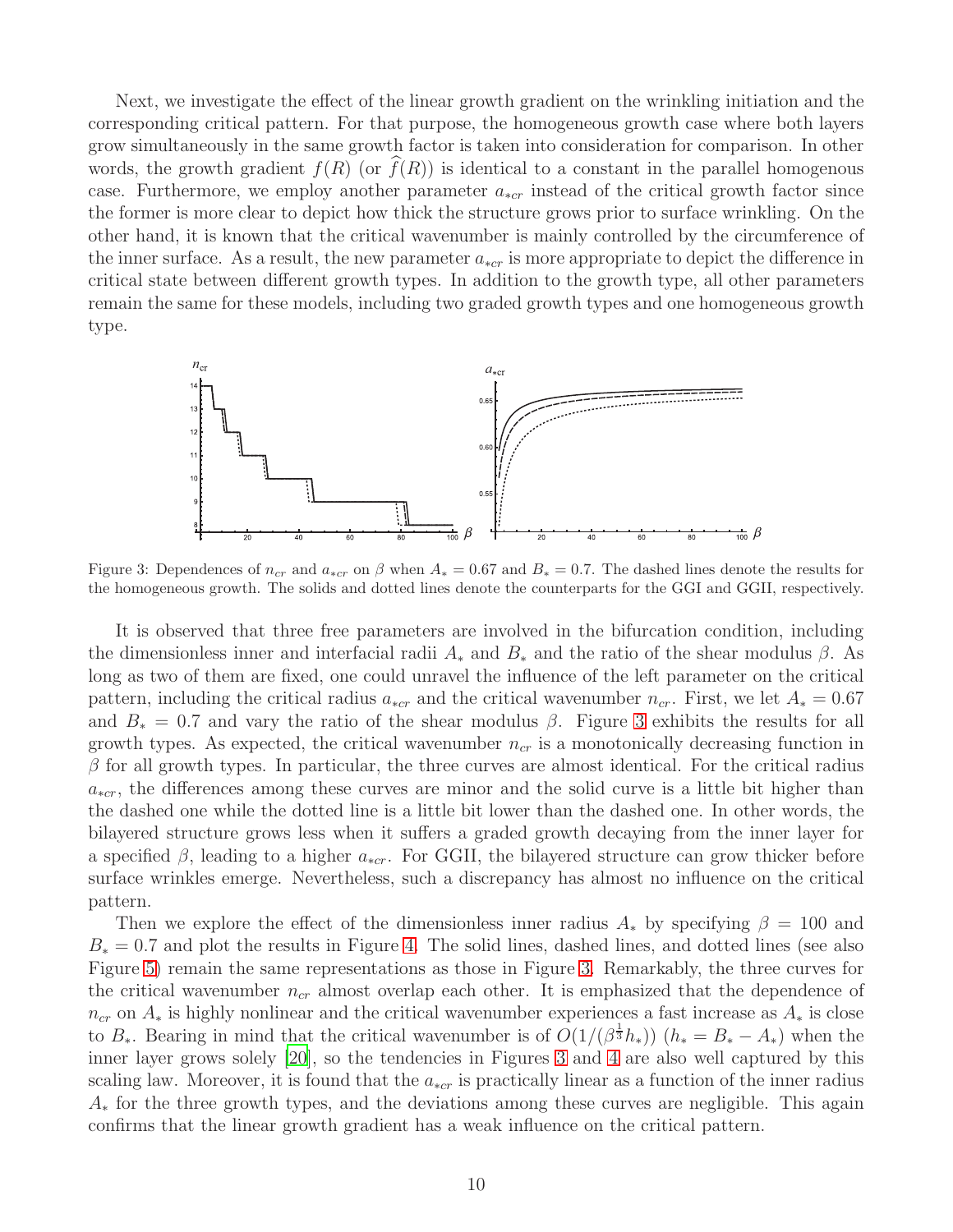

<span id="page-10-0"></span>Figure 4: Dependences of  $n_{cr}$  and  $a_{*cr}$  on  $A_*$  when  $B_* = 0.7$  and  $\beta = 100$ . The dashed lines denote the results for the homogeneous growth. The solids and dotted lines denote the counterparts for the GGI and GGII, respectively.

Finally, we focus on the situation where the interfacial radius  $B_*$  is varied. In this case, the dimensionless thickness of the inner layer  $h_*$ , which has been defined earlier, is assigned by 0.03 and the modulus ratio is given by  $\beta = 100$ . Consequently, changing  $B_*$  is equivalent to altering the thickness of the outer layer with the thickness of the inner layer being fixed. The dependences of  $n_{cr}$  and  $a_{*cr}$  on  $B_*$  are displayed in Figure [5.](#page-10-1) Similar to the results in Figure [4,](#page-10-0) these three growth types generate qualitatively and quantitively analogical predictions. In detail, the tendencies for  $n_{cr}$  and  $a_{*cr}$  when  $B_*$  is increased remain the same as that in Figure [4.](#page-10-0) Note that in this case the inner radius  $A_*$  is also changed as  $B_*$  varied, so this may naturally cause the similar results as we observed. On the other hand, we can fix the thickness of the whole structure and change the interfacial radius. Correspondingly, the thicknesses for the inner and outer layers will be modified at the same time. However, the main aim is to clarify the influence of the growth gradient on the critical pattern, and we have shown three case studies. Specifically, each case presents the same conclusion that the growth gradient plays a minor role in regulating the critical pattern. As a result, we stop giving additional examples.



<span id="page-10-1"></span>Figure 5: Dependences of  $n_{cr}$  and  $a_{*cr}$  on  $B_*$  when  $h_* = B_* - A_* = 0.03$  and  $\beta = 100$  for the graded and homogeneous growth types.

In conclusion, we have conducted a parametric study to examine the role of a linear growth gradient in determining the surface wrinkling. It is worth mentioning that we actually reproduce all procedures in obtaining Figures [3](#page-9-0)[–5](#page-10-1) when a constant growth drives the inner layer and there is no growth in the outer layer. It turns out that there is also no essential difference compared to the given curves. For the sake of brevity, we omit these curves and directly narrate the results here.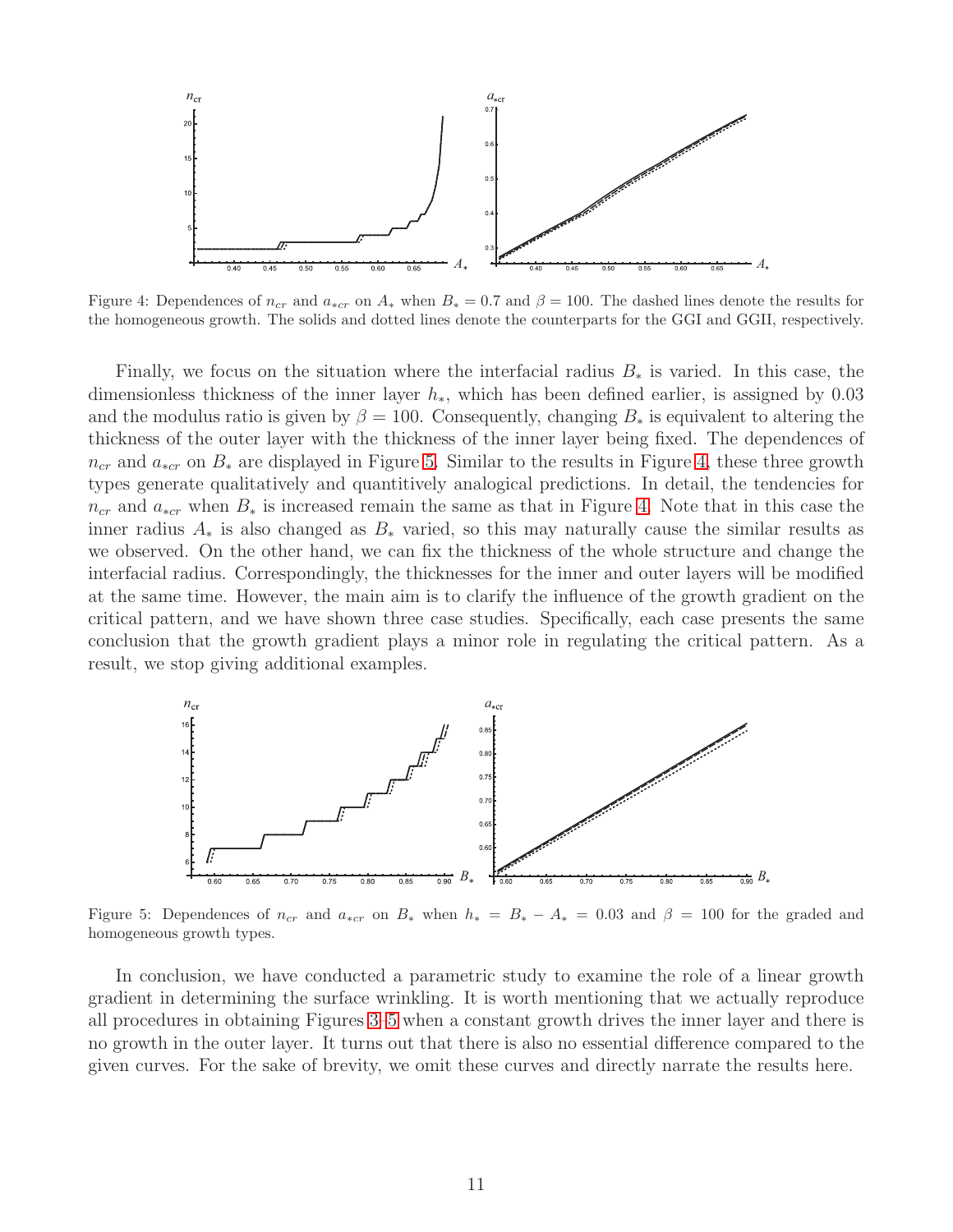#### 4. Finite element validations

In this section, we aim at validating the theoretical predictions based on the incremental theory by employing finite element analysis (FEA) in commercial software Abaqus [\[47](#page-20-4)]. To simulate the growth process in Abaqus, we refer to [\[48](#page-20-5)] and adopt an analogy to thermal expansion. In addition, we apply a graded temperature field that is in accordance with [\(3.9\)](#page-7-3) to model the graded growth. As a result, the physical model for FEA is well-established.

In the previous section, two specific graded growth conditions, labelled by GGI and GGII, respectively, are studied. It is found that both GGI and GGII provide similar theoretical predictions. Consequently, we only establish a FE model for GGI and then carry out a FEA for a validation.

In our simulations, both the four-node plane-strain element (CPE4R) and the eight-node planestrain element (CPE8R) are used. It is worth mentioning that the former mesh performs well when the parameter  $\beta$  is lower ( $\beta$  < 10) while the latter is better for greater  $\beta$ . In particular, the General Static module is employed. In doing so, not only the critical buckled state but also the pattern evolutions can be identified. Meanwhile, the bifurcation threshold can be determined following the same methodology in Liu et al. [\[29](#page-19-4)] and we omit details for brevity. Bearing in mind that the main task in this section is to validate the theoretical results, we only exhibit the results for the primary bifurcation state in the subsequent analysis.

At first, we study the case where the ratio of the shear modulus  $\beta$  is varied. Figure [6](#page-11-0) depicts the critical wavenumber  $n_{cr}$  and the critical radius  $a_{*cr}$  as functions of  $\beta$  when other parameters are fixed by  $A_* = 0.67$  and  $B_* = 0.7$ . The results based on the theoretical model are denoted by solid lines while those from FEA are denoted by red dots (see also Figures [7](#page-12-0) and [8\)](#page-12-1). It can be seen that the theoretical predictions agree extremely well with FE solutions, which indicates the validity of both the FE model and the theoretical model.



<span id="page-11-0"></span>Figure 6: (Color online) Dependences of  $n_{cr}$  and  $a_{*cr}$  on  $\beta$  when  $A_* = 0.67$  and  $B_* = 0.7$ . The solid lines express the theoretical results while the red dots denote the counterparts in FEA.

In Figure [7,](#page-12-0) the normalized inner radius  $A_*$  becomes the free parameter while  $\beta$  is set to be 100 instead. As the normalized interfacial radius  $B_*$  is fixed to be 0.7, varying  $A_*$  is equivalent to altering the thickness of the inner layer. Similarly, both theoretical and FE models offer the same prediction. Yet the critical wavenumber  $n_{cr}$  and critical colorblueradius  $a_{*cr}$  are monotonically increasing functions with respect to  $A_{\ast}$ , which manifests that a bilayered tubular tissue with thinner inner layer produces a lower wavelength.

Figure [8](#page-12-1) shows the critical wavenumber  $n_{cr}$  and the critical radius  $a_{*cr}$  versus  $B_*$ . As we expected, both solutions agree well. It is found that all curves in Figures [7](#page-12-0) and [8](#page-12-1) maintain the same profiles such that similar conclusions from Figure [7](#page-12-0) can also be drawn in Figure [8.](#page-12-1) It is found that the modulus ratio  $\beta$  develops into the main parameter in determining  $a_{*cr}$  instead of  $A_*$  and  $B_*$ .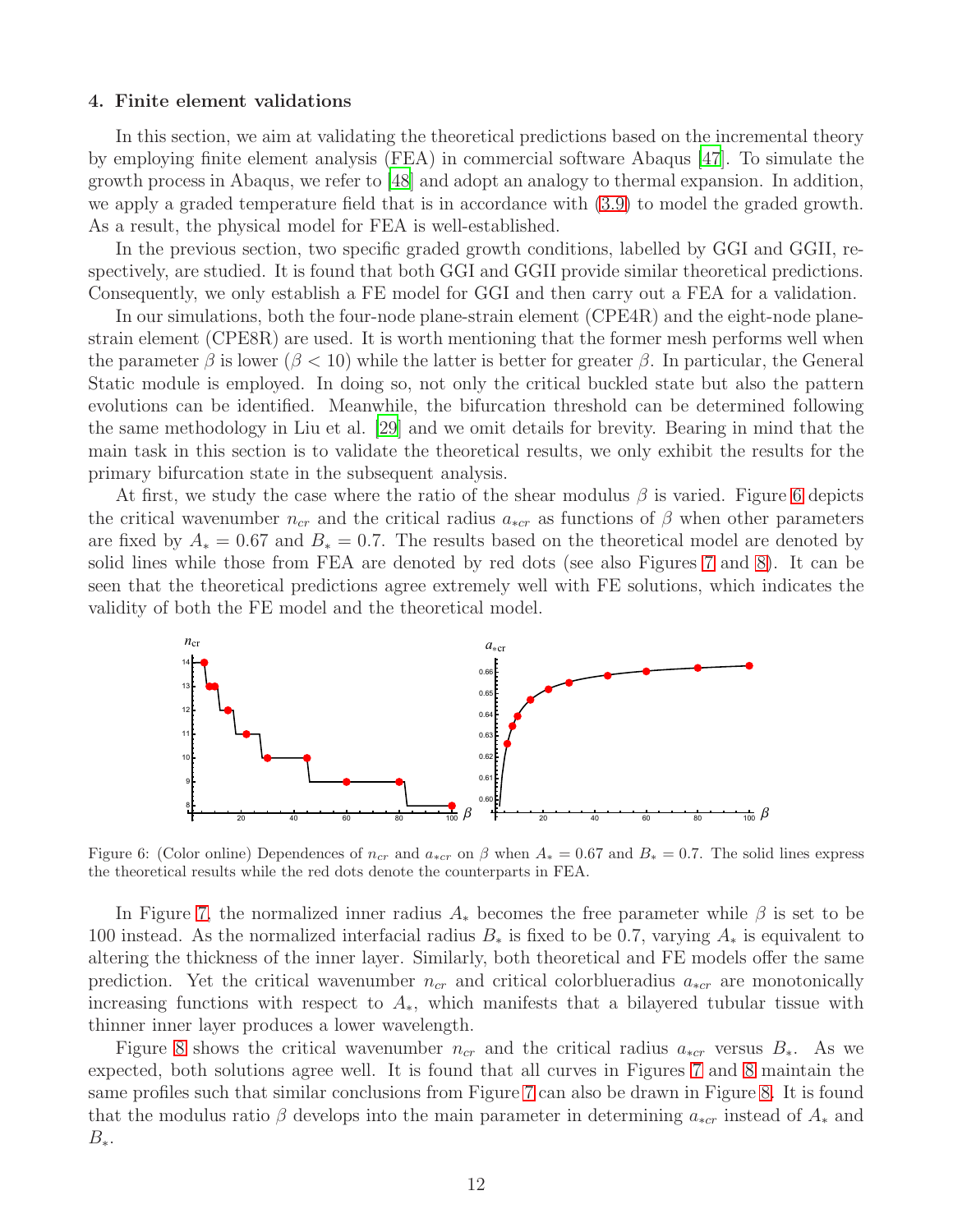

Figure 7: (Color online) Dependences of  $n_{cr}$  and  $a_{*cr}$  on  $A_*$  when  $B_* = 0.7$  and  $\beta = 100$  for the theoretical and numerical solutions.

<span id="page-12-0"></span>

<span id="page-12-1"></span>Figure 8: (Color online) Dependences of  $n_{cr}$  and  $a_{*cr}$  on  $B_*$  when  $h_* = B_* - A_* = 0.03$ , and,  $\beta = 100$  for the theoretical and numerical solutions.

Currently, the theoretical model and the finite element counterpart have been mutually validated. In the next section, the FE model will be further used to elucidate the role played by the growth gradient in shaping the surface morphology.

#### 5. Post-buckling evolution

In the previous sections, we have revealed the influence of a linear growth function on the critical pattern and have established a robust FE model in Abaqus to simulate graded growth. It turns out that the bifurcation nature of growing tubular tissues is mainly dominated by the geometrical and material parameters, not the growth gradient. In our previous study in [\[29](#page-19-4)], it is known that different pattern transitions can be induced by a homogeneous growth in graded tubular tissues. This implies that material gradient can alter post-buckling evolution. In this section, we are left to shed light on whether a growth gradient can have same effect. To this end, we adopt the FE model developed in Section 4 and track the post-buckling evolution by carrying out a fully nonlinear analysis. From the linear bifurcation analysis, it is known that either a homogeneous growth factor or a graded one can create a wavy pattern of sinusoidal wrinkles in growing tubular tissues. Therefore, we focus on how a wavy pattern evolves driven by a graded growth. As outlined earlier, only the post-buckling behaviors of GGI will be shown later.

Before proceeding further, we recall some necessary results for the secondary bifurcationinduced pattern transitions in film-substrate structures. For planar film-substrate structures and according to an asymptotic analysis, Fu and Cai [\[49\]](#page-20-6) analytically derived a necessary condition  $\beta > 5.8$  that period-doubling pattern may exist. By means of FEM and Abaqus, more complicated patterns such as ridge can be studied numerically and a phase diagram for different patterns can be drawn [\[50\]](#page-20-7). It turns out that the ratio of the shear modulus  $\beta$  is critical in determining the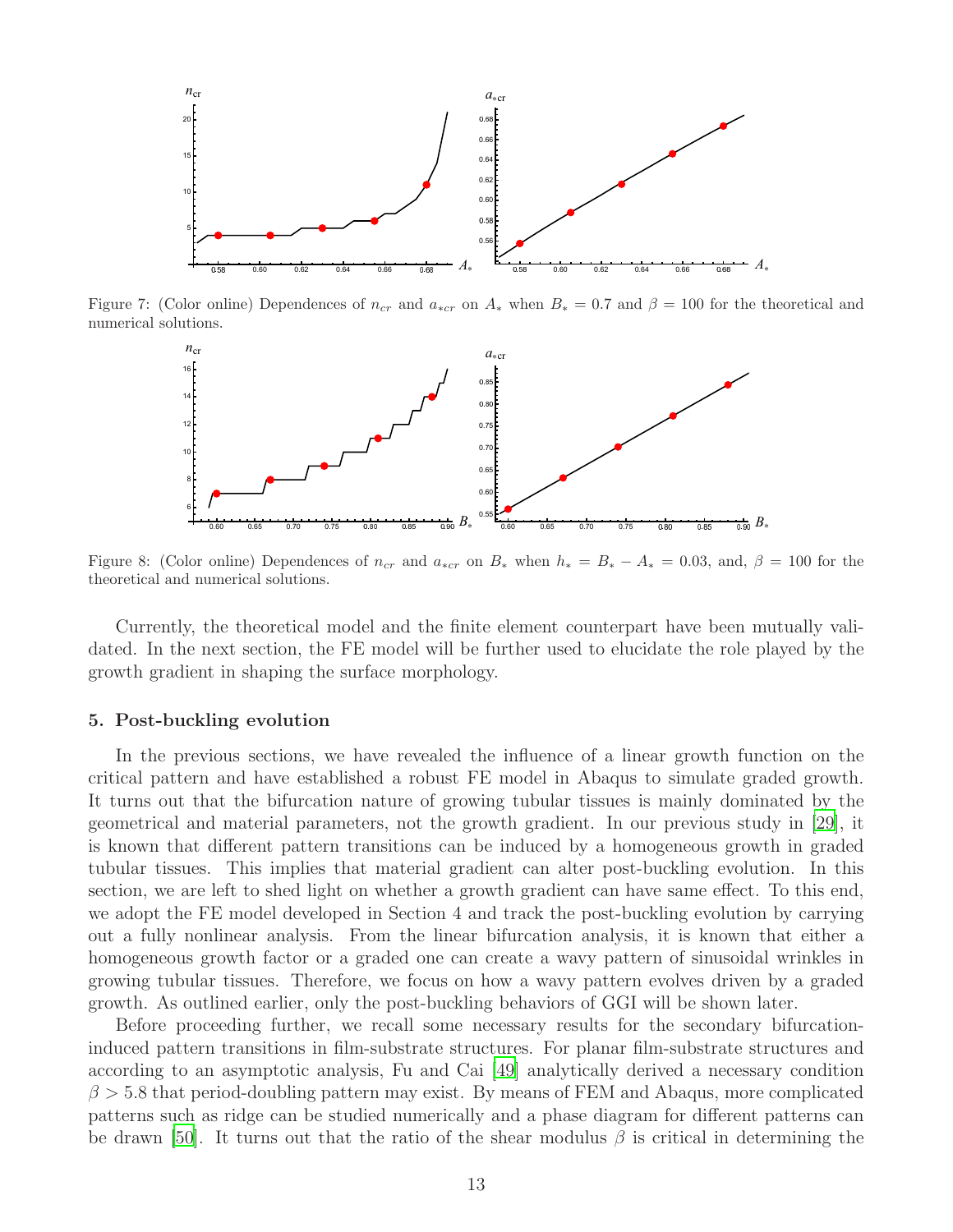

<span id="page-13-0"></span>Figure 9: (Color online) Pattern evolutions of a bilayered tubular tissue suffering the graded growth described by [\(3.9\)](#page-7-3). The top line represents the results for  $\beta = 6$ ,  $A_* = 0.67$ ,  $B_* = 0.7$  while the bottom line corresponds to  $\beta = 60$ ,  $A_* = 0.69$ ,  $B_* = 0.7$ . The value below each subfigure depicts the growth factor g in equation [\(3.9\)](#page-7-3) at that state.

pattern transition. For the bilayered tubular tissues studied in the present paper, Li et al. [\[14\]](#page-18-6) showed two typical post-buckling evolutions caused either by inner layer growth or outer layer growth when  $\beta$  is large. This indicates that different growth types may incur various patterns.

We point out that in a structure of infinite length, period-doubling profile becomes possible only if  $\beta$  exceeds a critical value 5.8. For a tubular structure, the critical wavenumber can either be an even number or an odd one. If we still expect to observe a perfect period-doubling pattern, the associated wrinkling mode should possess an even number. We then pay attention to two parametric settings, i.e.,  $\beta = 6$ ,  $A_* = 0.67$ ,  $B_* = 0.7$  and  $\beta = 60$ ,  $A_* = 0.69$ ,  $B_* = 0.7$ . In doing so, the critical wavenumbers read  $n_{cr} = 14$  and  $n_{cr} = 22$ , respectively. The post-buckling evolutions are sketched in Figure [9.](#page-13-0) Seen from the top figures in Figure [9,](#page-13-0) the sinusoidal pattern develops into a period-doubling morphology where every period contains a crease and a wrinkle for  $\beta = 6$ . Since there exists a sharp tip, we call it the crease formation [\[40](#page-19-15)]. Yet such a special pattern will give way to the ordinary period-doubling mode when  $\beta = 60$ . We mention that such a special mode has been experimentally observed in graded structures [\[51](#page-20-8)]. Meanwhile, our previous study in graded growing tubular tissues also presented this mode [\[29\]](#page-19-4) when the shear modulus decays exponentially.

To reveal the influence of the linear growth gradient on the pattern transitions in tubular tissues, we present the post-buckling evolutions for the homogeneous growth type in Figure [10.](#page-14-0)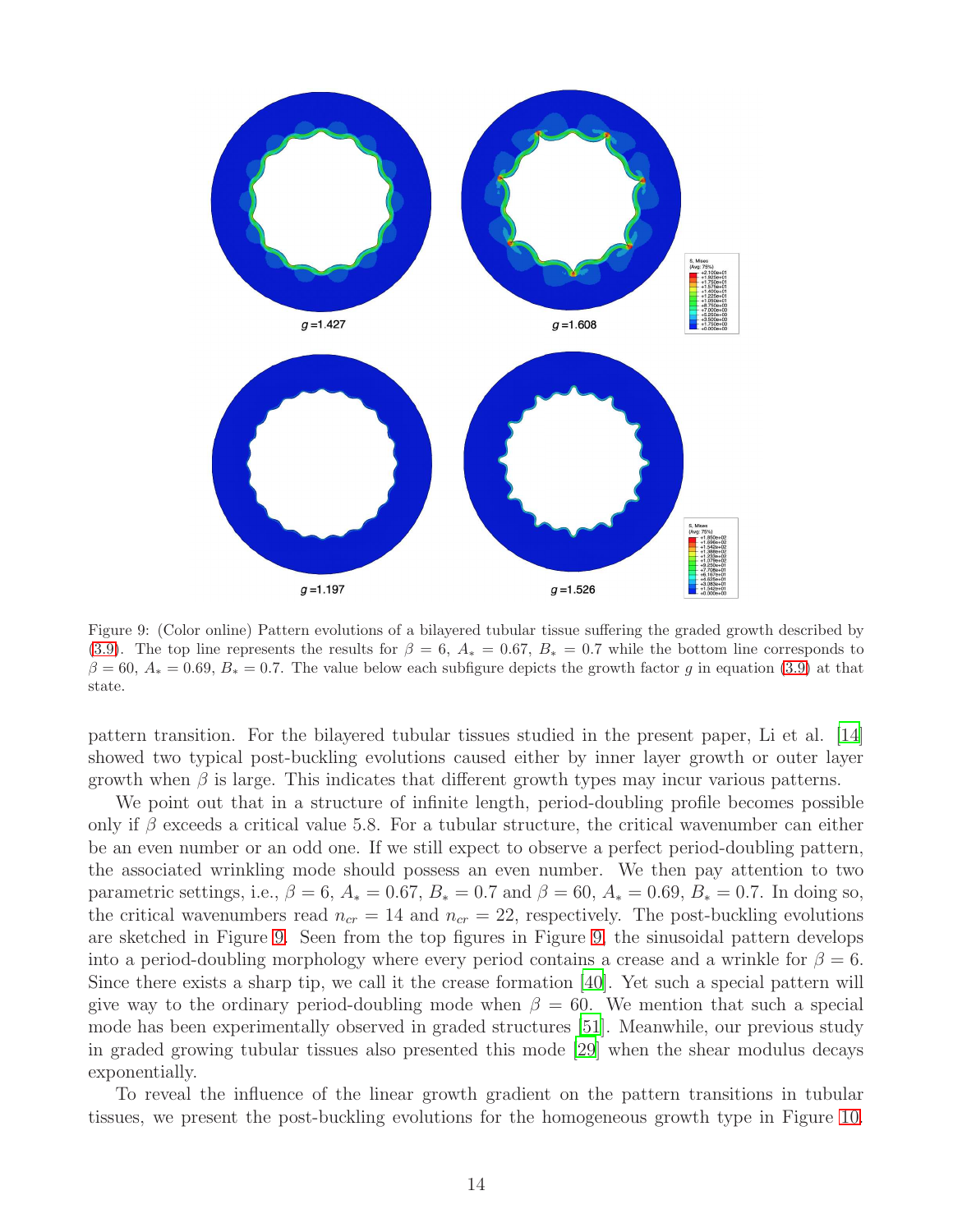

<span id="page-14-0"></span>Figure 10: (Color online) Pattern evolutions of a bilayered tubular tissue for the homogeneous growth type where both layers grow simultaneously. The top line represents the results for  $\beta = 6, A_* = 0.67, B_* = 0.7$  while the bottom line corresponds to  $\beta = 60$ ,  $A_* = 0.69$ ,  $B_* = 0.7$ . The value below each subfigure depicts associated the growth factor.

Note that the all parameters remain the same as those in Figure [9.](#page-13-0) Similar to the comparisons for the critical pattern, we also find that the two growth types generate the same prediction for the pattern transition. In particular, it is the ratio of the shear modulus that can make a major difference.

Finally, we plot the bifurcation diagrams of the period-doubling morphology with creases based on FEA in Figure [11](#page-15-0) for both growth types. The counterparts for the ordinary period-doubling mode are depicted in Figure [12.](#page-15-1) In the homogeneous case, the growth function [\(3.9\)](#page-7-3) is reduced to a constant growth factor g. The vertical axis denotes the normalized amplitude  $A_m/H$  where  $A_m$  is defined by computing the distance between a peak and a valley and  $H = C - A$  gives the thickness of the structure. The horizontal axis stands for the growth factor  $g$  that drives the growth process. It can be seen from Figures [11](#page-15-0) that the structure bifurcates at  $g_{cr} = 1.321$ and  $g_{cr} = 1.0695$ , respectively, resulting in a nontrivial amplitude. Then the surface pattern evolves with an increasing amplitude until the growth factor g exceeds another critical value  $g_{se} = 1.555$  in Figure [\(11\(a\)\)](#page-15-2) and  $g_{se} = 1.105$  in Figure [\(11\(b\)\)](#page-15-3), a period-doubling pattern occurs. In addition, both growth types generate the period-doubling formation when the dimensionless amplitude  $A_m/H$  is around 0.2. Seen from Figure [12,](#page-15-1) surface wrinkling can be induced when  $g_{cr} = 1.073$  and  $g_{cr} = 1.016$ , respectively, and a secondary bifurcation leading to period-doubling morphology is triggered when the growth factor reaches  $g_{se} = 1.449$  in Figure [12\(a\)](#page-15-4) and  $g_{se} = 1.095$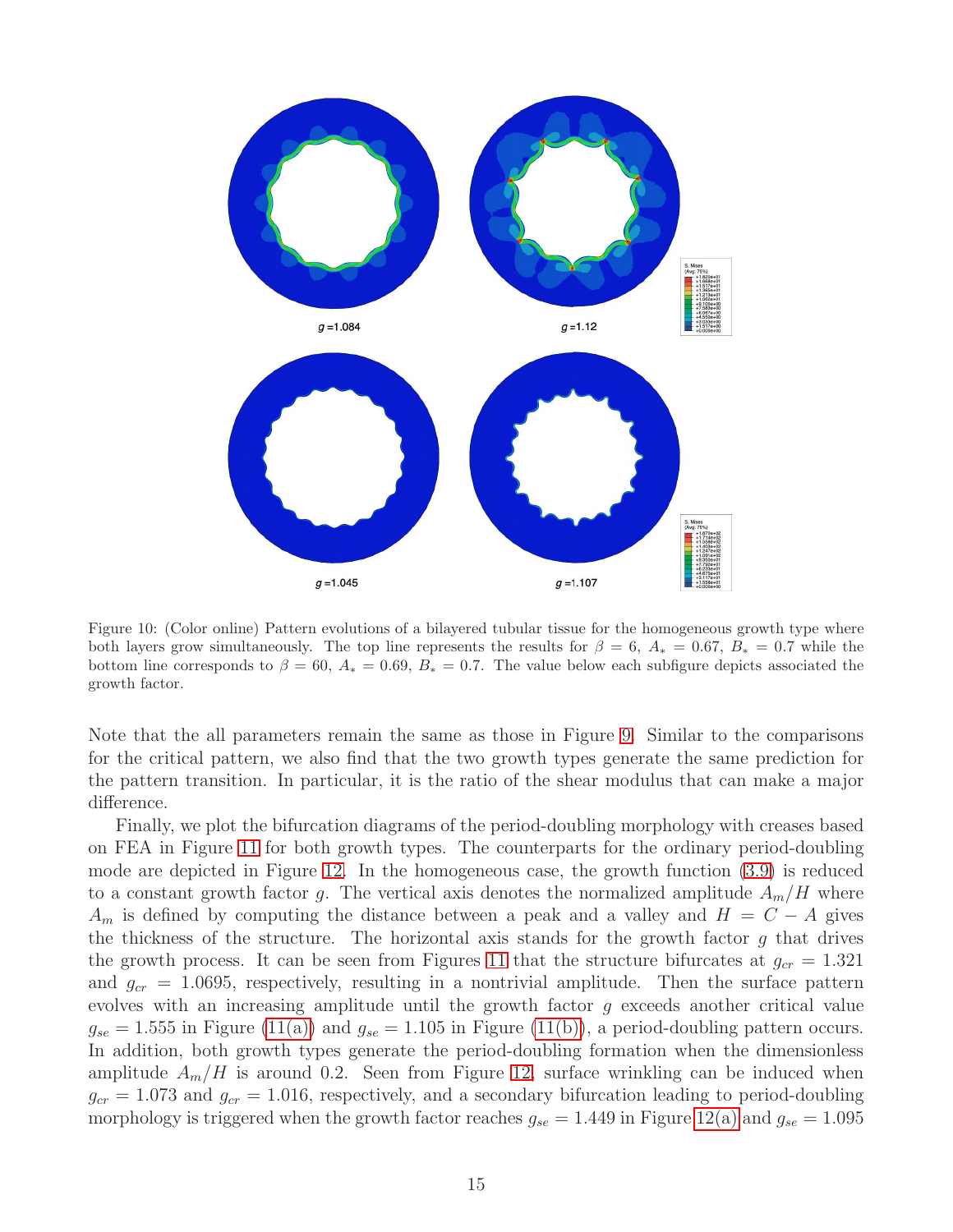<span id="page-15-2"></span>in Figure [12\(b\),](#page-15-5) respectively. Furthermore, the ordinary period-doubling pattern starts when  $A_m/H$  reaches near 0.15.



<span id="page-15-4"></span>Figure 11: Bifurcation diagrams for the period-doubling pattern containing self-contact. The parameters are given by  $\beta = 6$ ,  $A_* = 0.67$ , and  $B_* = 0.7$ .

<span id="page-15-5"></span><span id="page-15-3"></span><span id="page-15-0"></span>

<span id="page-15-1"></span>Figure 12: Bifurcation diagrams for the ordinary period-doubling pattern. The parameters are given by  $\beta = 60$ ,  $A_* = 0.69$ , and  $B_* = 0.7$ .

#### 6. Conclusion

Under the plane-strain setting, the influence of an inhomogeneous growth field on surface instabilities and pattern evolutions in tubular bilayered tissues was addressed in this paper. Within the framework of finite elasticity and by use of the incremental theory, we theoretically characterized the deformation prior to surface wrinkling and identified the critical condition for surface wrinkling for a general material model and a general growth distribution. For illustrative examples, we employed the neo-Hookean model and specified a growth field that decays linearly either from the inner surface or from the outer surface. The bifurcation curves were illustrated by numerically solving the bifurcation condition using determinant method. A detailed comparison between graded growth and homogeneous growth types was performed. It is found that the prescribed growth gradient has a minor influence on the critical radius and the critical wavenumber. Furthermore, a finite element model, validated by the theoretical solution, was established by an analogue to thermal expansion referring to [\[48\]](#page-20-5). According to the FE model, a post-buckling analysis was carried out to reveal the pattern transitions. Since previous analysis reveals that the ratio of the shear modulus  $\beta$  is a critical parameter in determining the pattern evolution [\[49](#page-20-6), [50\]](#page-20-7), we also focused on two situations, i.e.  $\beta = 6$  and  $\beta = 60$  and exhibited the corresponding patterns for both growth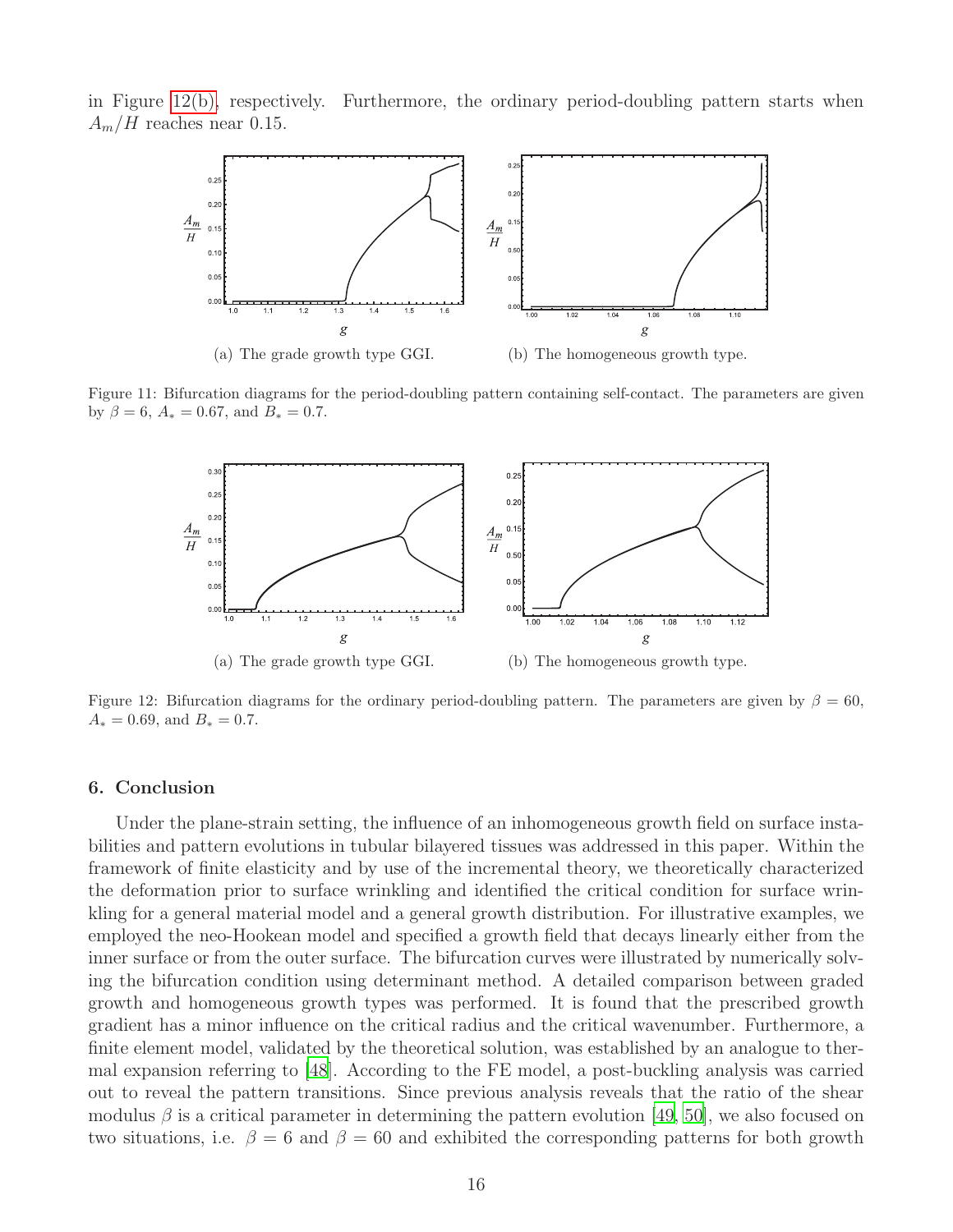types, respectively. It turns out that the initial bifurcation generates a wrinkled surface pattern and the wrinkled mode will evolve into a period-doubling mode where each period includes a crease and a wrinkle when the modulus ratio is given by  $\beta = 6$ . However, this special mode will give way to a normal period-doubling mode, as described by Fu and Cai [\[49\]](#page-20-6), when  $\beta = 60$ . Moreover, we plotted the bifurcation diagrams for both patterns. Finally, the corresponding pattern evolutions for the homogeneous growth type were shown. In accordance with our expectation, the corresponding results remain qualitatively the same as that for the graded growth. In conclusion, our analysis reveals that assuming a homogeneous growth field does provide a realistic approximation in tubular tissues with fixed outer surface and can capture the main features of growth-induced surface instabilities. Also, it gives further evidence to the viewpoint that the thickness parameter dominates the critical wavenumber as well as the wavy pattern, but the morphology incurred by a secondary bifurcation is mainly controlled by the ratio of the shear modulus.

#### Acknowledgments

The work was supported by National Natural Science Foundation of China (Project Nos: 12072227 and 12021002). The Abaqus simulations were carried out on TianHe-1 (A) at the National Supercomputer Center in Tianjin, China.

# Appendix A. The explicit incremental equations for the inner layer and the associated boundary conditions and continuity conditions

We write explicitly the incremental equations  $(2.16)$  associated with the boundary conditions in  $(2.19)$  and the continuity conditions in  $(2.20)$  as follows:

$$
p_{,r}^{*} = (\mathcal{A}_{1111} + p)u_{,rr} + \frac{1}{r^{2}}\mathcal{A}_{2121}u_{,\theta\theta} + \frac{1}{r}(\mathcal{A}_{1111} + \mathcal{A}_{1122} - \mathcal{A}_{2211} + p + r\mathcal{A}'_{1111} + rp')u_{,r} - \frac{1}{r^{2}}(\mathcal{A}_{2222} + p - r\mathcal{A}'_{2222})u + \frac{1}{r}(\mathcal{A}_{1122} + \mathcal{A}_{2112} + p)v_{,r\theta} - \frac{1}{r^{2}}(\mathcal{A}_{2121} + \mathcal{A}_{2222} + p - r\mathcal{A}'_{1122})v_{,\theta},
$$
\n(.1)

<span id="page-16-1"></span>
$$
\frac{1}{r}p_{,\theta}^* = \mathcal{A}_{1212}v_{,rr} + \frac{1}{r^2}(\mathcal{A}_{2222} + p)v_{,\theta\theta} + \frac{1}{r}(\mathcal{A}_{1212} - \mathcal{A}_{1221} + \mathcal{A}_{2112} + r\mathcal{A}'_{1212})v_{,r} \n- \frac{1}{r^2}(\mathcal{A}_{2121} + r\mathcal{A}'_{1221} + rp')v + \frac{1}{r}(\mathcal{A}_{1221} + \mathcal{A}_{2211} + p)u_{,r\theta} \n+ \frac{1}{r^2}(\mathcal{A}_{2121} + \mathcal{A}_{2222} + p + r\mathcal{A}'_{1221} + rp')u_{,\theta},
$$
\n(.2)

<span id="page-16-0"></span>
$$
(\mathcal{A}_{1111} + p - \mathcal{A}_{1122})u_{,r} - p^* = 0, \quad v_{,r} + \frac{1}{r}(u_{,\theta} - v) = 0, \quad \text{on } r = a,
$$
  
\n $\bar{u} = 0, \quad \bar{v} = 0, \quad \text{on } r = C,$ \n(3)

$$
(\mathcal{A}_{1111} + p - \mathcal{A}_{1122})u_{,r} - p^* = (\bar{\mathcal{A}}_{1111} + \bar{p} - \bar{\mathcal{A}}_{1122})\bar{u}_{,r} - \bar{p}^*, \text{ on } r = b,\n\mathcal{A}_{1212}\left(v_{,r} + \frac{1}{r}(u_{,\theta} - v)\right) = \bar{\mathcal{A}}_{1212}\left(\bar{v}_{,r} + \frac{1}{r}(\bar{u}_{,\theta} - \bar{v})\right), \text{ on } r = b,\nu = \bar{u}, v = \bar{v}, \text{ on } r = b.
$$
\n(.4)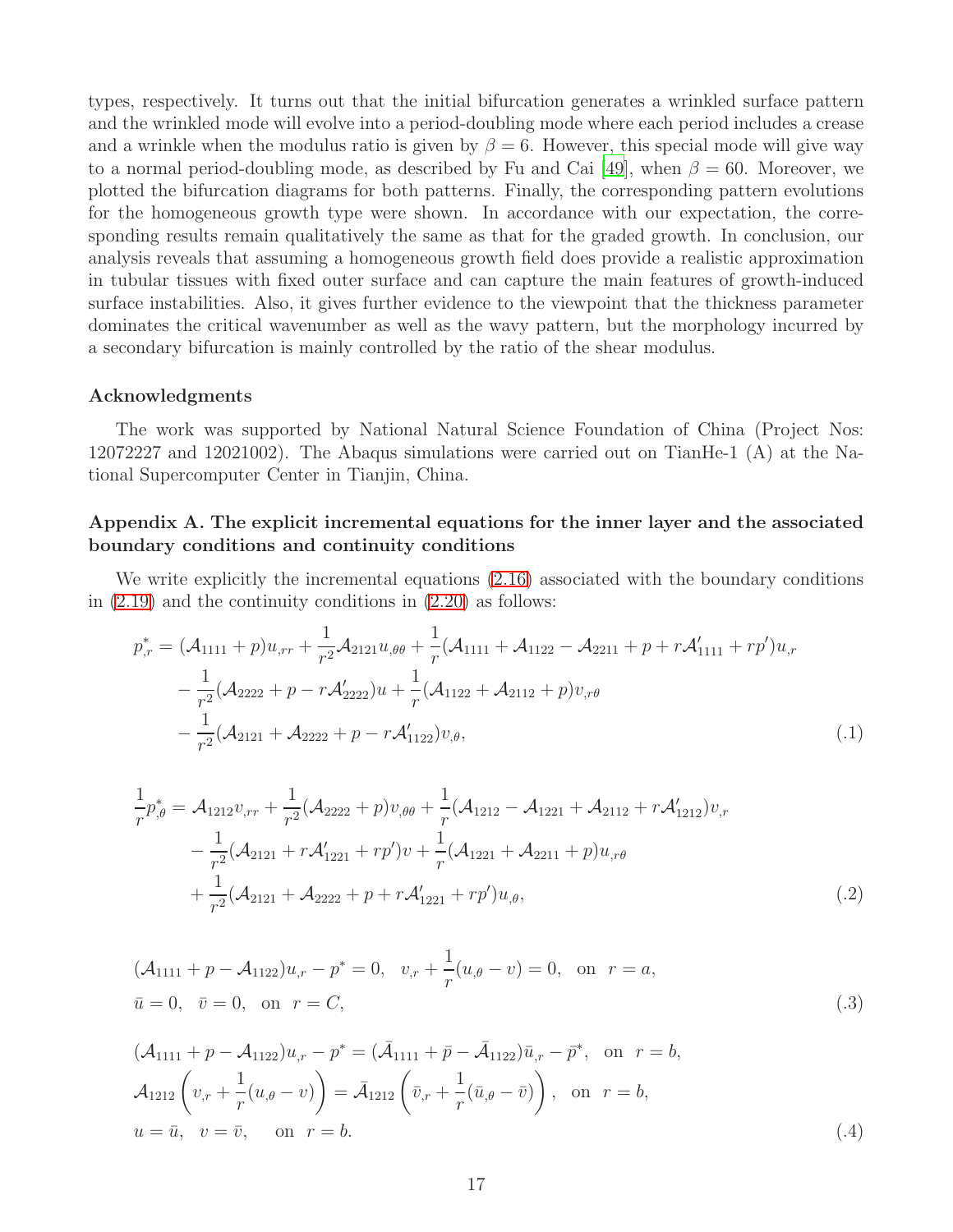It is worth mentioning that the associated equations for the outer layer can be obtained by suitable changes of notation to equations [\(.1\)](#page-16-1) and [\(.2\)](#page-16-0).

### Appendix B. The components of coefficient matrices in  $(3.2)$ – $(3.4)$

$$
r^{4}\mathcal{A}_{1212}m_{41} = (n^{2} - 1)((1 - n^{2})\mathcal{A}_{2121} - r\mathcal{A}'_{2121} - r^{2}\mathcal{A}''_{1221} - r^{2}p'')
$$
  
\n
$$
r^{3}\mathcal{A}_{1212}m_{42} = \mathcal{A}_{2121} + r^{2}(-2\mathcal{A}''_{1212} + \mathcal{A}''_{1221} + p'')
$$
  
\n
$$
+ r(-4\mathcal{A}'_{1212} + 4\mathcal{A}'_{1221} - 2\mathcal{A}'_{2112} + \mathcal{A}'_{2121} + 2p')
$$
  
\n
$$
+ n^{2}(\mathcal{A}_{1111} - 2\mathcal{A}_{1122} - 2\mathcal{A}_{2112} + \mathcal{A}_{2222} + r(\mathcal{A}'_{1111} - 2\mathcal{A}'_{1122} - 2\mathcal{A}'_{1221} + \mathcal{A}'_{2222})),
$$
  
\n
$$
r^{2}\mathcal{A}_{1212}m_{43} = 3\mathcal{A}_{1221} - 6\mathcal{A}_{1212} - 3\mathcal{A}_{2112} + \mathcal{A}_{2121} - r^{2}\mathcal{A}''_{1212}
$$
  
\n
$$
+ r(2\mathcal{A}'_{1211} - 2\mathcal{A}_{1122} - \mathcal{A}_{1221} - \mathcal{A}_{2112} + \mathcal{A}_{2222})
$$
  
\n
$$
+ r(2\mathcal{A}'_{1221} - 8\mathcal{A}'_{1212} - \mathcal{A}'_{2112} + p'),
$$
  
\n
$$
r\mathcal{A}_{1212}m_{44} = \mathcal{A}_{1221} - 6\mathcal{A}_{1212} - \mathcal{A}_{2112} - 2r\mathcal{A}'_{1212},
$$
  
\n
$$
t_{21} = \frac{1 - n^{2}}{r}(\mathcal{A}_{2121} + r(\mathcal{A}'_{1221} + p')),
$$
  
\n
$$
t_{2
$$

#### References

- <span id="page-17-0"></span>[1] Ambrosi D, Ben Amar M, Cyron CJ, DeSimone A, Goriely A, Humphrey JD, Kuhl E. 2019 Growth and remodelling of living tissues: perspectives, challenges and opportunities. J. R. Soc. Interface 16, 20190233.
- <span id="page-17-1"></span>[2] Budday S, Steinmann P, Kuhl E. 2014 The role of mechanics during brain development, J. Mech. Phys. Solids 72, 75–92.
- <span id="page-17-2"></span>[3] Tallinen T, Chung JY, Biggins JS, Mahadevan L. 2014 Gyrification from constrained cortical expansion, P. Natl. Acad. Sci. USA 111(35), 12667–12672 .
- <span id="page-17-3"></span>[4] Balbi V, Destrade M, Goriely A. 2020 Mechanics of human brain organoids, Phys. Rev. E 101, 022403.
- <span id="page-17-4"></span>[5] Yin J, Cao Z, Li C, Sheinman I, Chen X. 2008 Stress-driven buckling patterns in spheroidal core/shell structures, Proc. Natl. Acad. Sci. USA 105(49), 19132–19135.
- <span id="page-17-5"></span>[6] Dai H-H, Liu Y. 2014 Critical thickness ratio for buckled and wrinkled fruits and vegetables. Europhys. Lett. 108, 44003.
- <span id="page-17-6"></span>[7] Rodriguez EK, Hoger A, Mc Culloch AD. 1994 Stress-dependent finite growth in soft elastic tissues, J. Biomech. 27, 455–467.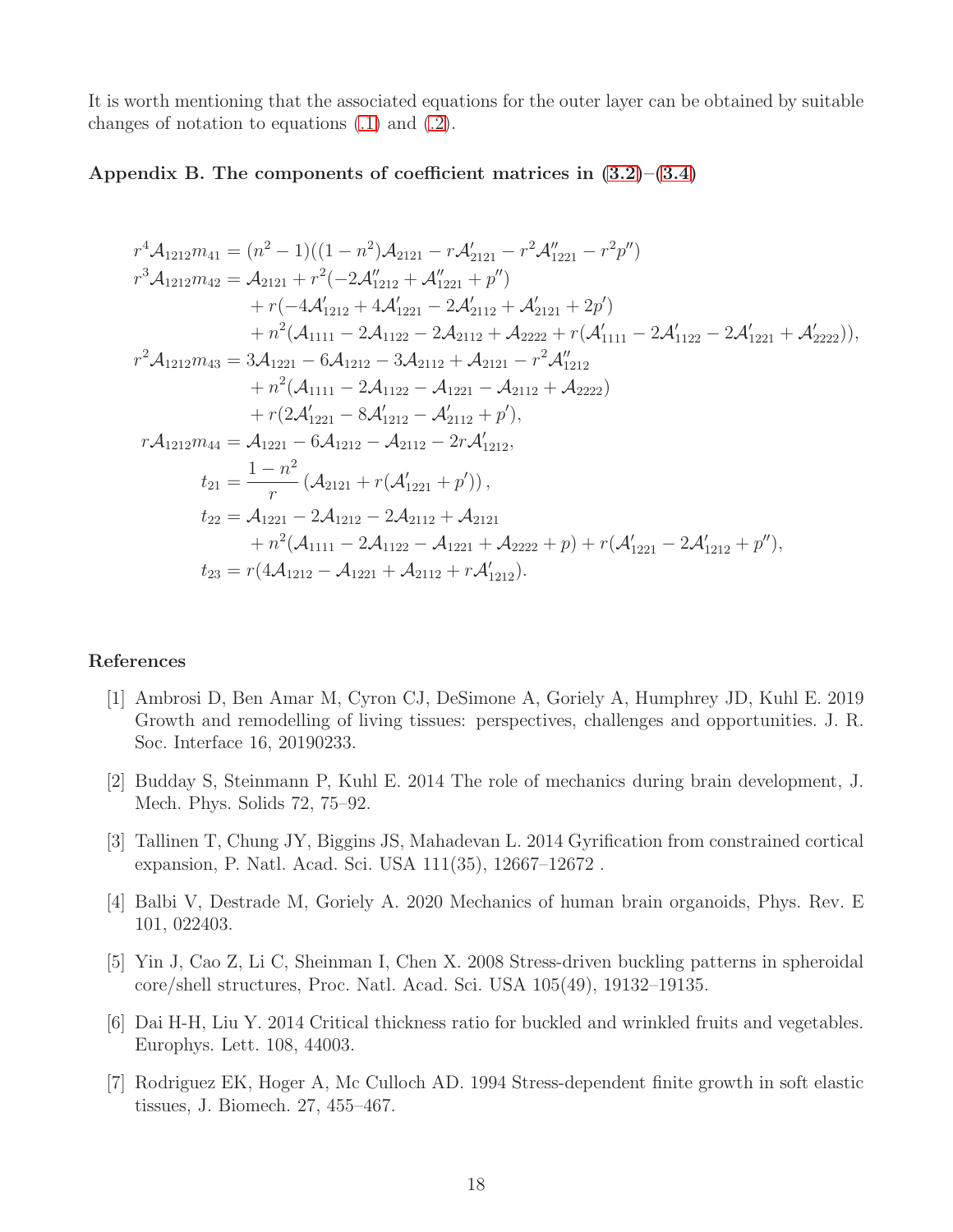- <span id="page-18-0"></span>[8] Ben Amar M, Goriely A. 2005 Growth and instability in elastic tissues, J. Mech. Phys. Solids 53, 2284–2319.
- <span id="page-18-1"></span>[9] Li B, Cao Y, Feng X, Gao H. 2012 Mechanics of morphological instabilities and surface wrinkling in soft materials: a review, Soft Matter 8, 5728–5745.
- <span id="page-18-2"></span>[10] Goriely A. 2017 The Mathematics and Mechanics of Biological Growth, Springer-Verlag New York.
- <span id="page-18-3"></span>[11] Li B, Cao Y, Feng X. 2011 Growth and surface folding of esophageal mucosa: A biomechanical model, J. Biomech. 44, 182–188.
- <span id="page-18-4"></span>[12] Balbi V, Ciarletta P. 2013 Morpho-elasticity of intestinal villi, J. R. Soc. Interface 10, 20130109.
- <span id="page-18-5"></span>[13] Moulton DE, Goriely A. 2011 Circumferential buckling instability of a growing cylindrical tube, J. Mech. Phys. Solids 59, 525–537.
- <span id="page-18-6"></span>[14] Li B, Cao Y, Feng X, Gao H. 2011 Surface wrinkling of mucosa induced by volumetric growth: Theory, simulation and experiment, J. Mech. Phys. Solids 59, 758–774.
- <span id="page-18-7"></span>[15] Ciarletta P, Balbi V, Kuhl E. 2014 Pattern selection in growing tubular tissues, Phys. Rev. Lett. 113, 248101.
- <span id="page-18-8"></span>[16] Balbi V, Kuhl E, Ciarletta P. 2015 Morphoelastic control of gastro-intestinal organogenesis: Theoretical predictions and numerical insights, J. Mech. Phys. Solids 78, 493–510.
- <span id="page-18-9"></span>[17] Moulton DE, Goriely A. 2011 Possible role of differential growth in airway wall remodeling in asthma, J. Appl. Physiol. 110, 1003–1012.
- <span id="page-18-10"></span>[18] Wu M, Ben Amar M. 2015 Growth and remodelling for profound circular wounds in skin, Biomech. Model Mechanobiol. 14, 357–370.
- <span id="page-18-11"></span>[19] Eskandari M, Javili A, Kuhl E. 2016 Elastosis during airway wall remodeling explains multiple co-existing instability patterns, J. Theor. Biol. 403, 209–218.
- <span id="page-18-12"></span>[20] Jin L, Liu Y, Cai Z. 2018 Asymptotic solutions on the circumferential wrinkling of growing tubular tissues, Int. J. Eng. Sci. 128, 31–43.
- <span id="page-18-13"></span>[21] Jin L, Liu Y, Cai Z. 2019 Post-buckling analysis on growing tubular tissues: A semi-analytical approach and imperfection sensitivity, Int. J. Solids. Struct. 162, 121–134.
- <span id="page-18-14"></span>[22] Noble PB, McLaughlin RA, West AR, Becker S, Armstrong JJ, McFawn PK, Eastwood PR, Hillman DR, Sampson DD, Mitchell HW. 2010 Distribution of airway narrowing responses across generations and branching points, assessed in vitro by anatomical optical coherence tomography, Respir. Res. 11, 912912.
- <span id="page-18-15"></span>[23] Budday S, Steinmann P. 2018 On the influence of inhomogeneous stiffness and growth on mechanical instabilities in the developing brain, Int. J. Solids Struct. 132–133, 31–41.
- <span id="page-18-16"></span>[24] Genet M, Rausch MK, Lee LC, Choy S, Zhao X, Kassab GS, Kozerke S, Guccione JM, Kuhl E. 2015 Heterogeneous growth-induced prestrain in the heart, J. Biomech. 48, 2080–2089.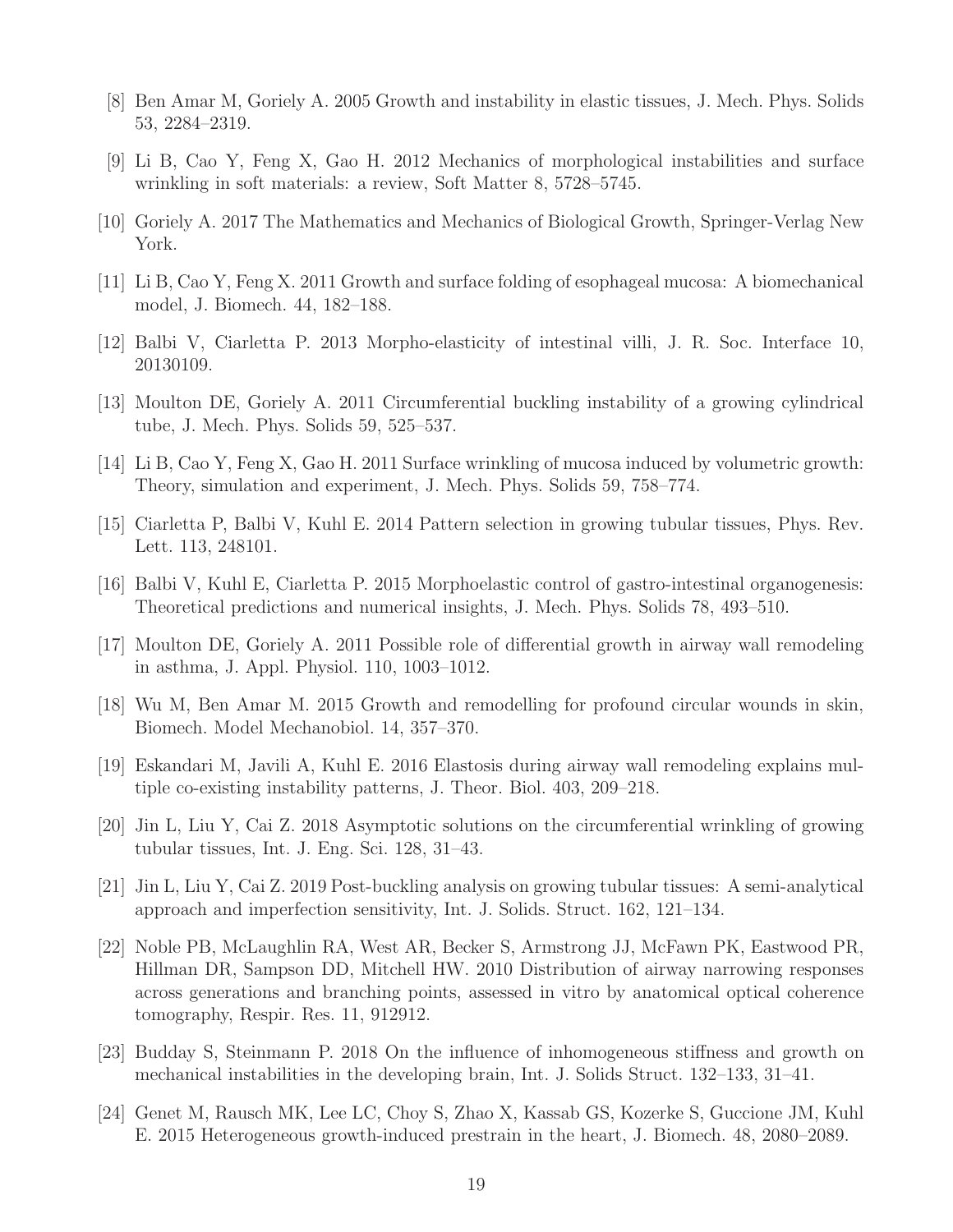- <span id="page-19-0"></span>[25] Moulton DE, Oliver H, Goriely A. 2020 Multiscale integration of environmental stimuli in plant tropism produces complex behaviors, Proc. Natl. Acad. Sci. USA 117(51), 32226–32237.
- <span id="page-19-1"></span>[26] Fei C, Mao S, Yan J, Alert R, Stone HA, Bassler BL, Wingreen NS, Košmrlj A. 2020 Nonuniform growth and surface friction determine bacterial biofilm morphology on soft substrates, Proc. Natl. Acad. Sci. USA 117(14), 7622–7632.
- <span id="page-19-2"></span>[27] Böl M, Albero AB. 2014 On a new model for inhomogeneous volume growth of elastic bodies, J. Mech. Behav. Biomed. 29, 582–593.
- <span id="page-19-3"></span>[28] Lee T, Holland MA, Weickenmeier J, Gosain AK, Tepole AB. 2021 The geometry of incompatibility in growing soft tissues: Theory and numerical characterization, J. Mech. Phys. Solids 146, 104177.
- <span id="page-19-4"></span>[29] Liu Y, Zhou Z, Devillanova G, Cai Z. 2020 Surface instabilities in graded tubular tissues induced by volumetric growth, Int. J. Non-linear Mech. 127,103612.
- <span id="page-19-5"></span>[30] Ye Y, Liu Y, Fu Y. 2020 Weakly nonlinear analysis of localized bulging of an inflated hyperelastic tube of arbitrary wall thickness, J. Mech. Phys. Solids 135, 103804.
- <span id="page-19-6"></span>[31] Ogden RW. 1984 Non-linear elastic deformations. New York: Ellis Horwood.
- <span id="page-19-7"></span>[32] Fu Y, Ogden RW. 1999 Nonlinear stability analysis of pre-stressed elastic bodies, Continuum Mech. Therm. 11, 141–172.
- <span id="page-19-8"></span>[33] Fu Y, Liu JL, Francisco GS. 2016 Localized bulging in an inflated cylindrical tube of arbitrary thickness – the effect of bending stiffness, J. Mech. Phys. Solids 90, 45–60.
- <span id="page-19-9"></span>[34] Liu Y. 2018 Axial and circumferential buckling of a hyperelastic tube under restricted compression, Int. J. Non-linear. Mech. 98, 145–153.
- <span id="page-19-10"></span>[35] Ng BS, Reid WH. 1985 The compound matrix method for ordinary differential systems, J. Comp. Phys 58, 209–228.
- <span id="page-19-11"></span>[36] Lindsay KA, Rooney CE. 1992 A note on compound matrices, J. Comp. Phys. 103, 472–477.
- <span id="page-19-12"></span>[37] Wolfram Research Inc. 2019 Mathematica: version 12, Wolfram Research Inc. Champaign, IL.
- <span id="page-19-13"></span>[38] Cai Z, Fu Y. 1999 On the imperfection sensitivity of a coated elastic half-space, Proc. R. Soc. Lond. Ser. A 455, 3285–3309.
- <span id="page-19-14"></span>[39] Liu Y, Dai H-H. 2014 Compression of a hyperelastic layer-substrate structure: Transitions between buckling and surface modes, Int. J. Eng. Sci. 80, 74–89.
- <span id="page-19-15"></span>[40] Jin L, Cai S, Suo Z. 2011 Creases in soft tissues generated by growth, Europhys. Lett. 95, 64002.
- <span id="page-19-16"></span>[41] Budday S, Kuhl E, Hutchinson JW. 2015 Period-doubling and period-tripling in growing bilayered systems, Philos. Mag. 95, 3208–3224.
- <span id="page-19-17"></span>[42] Tallinen T, Biggins JS. 2015 Mechanics of invagination and folding: Hybridized instabilities when one soft tissue grows on another, Phys. Rev. E 92, 022720.